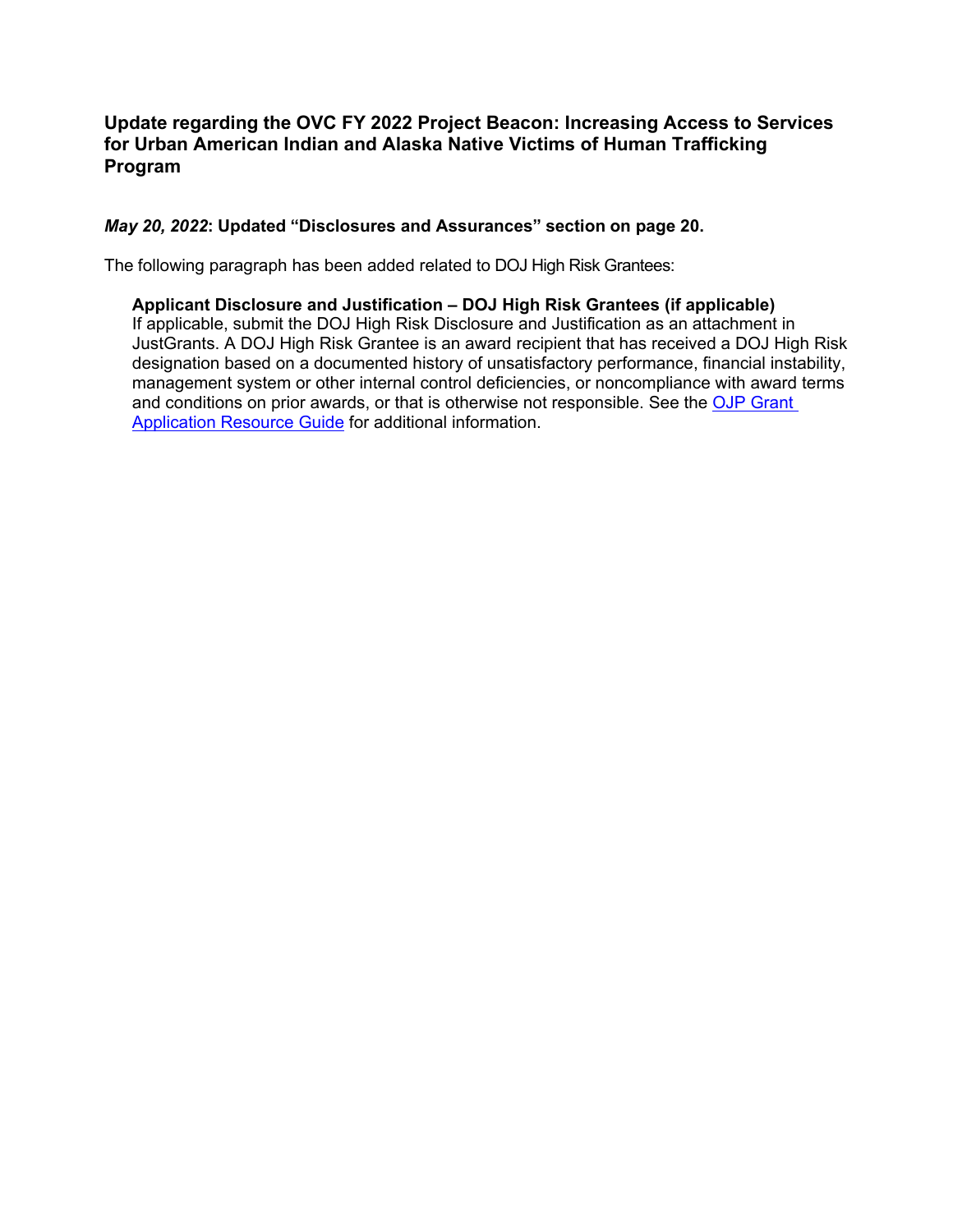OMB No. 1121-0329 Approval Expires 12/31/2023

U.S. Department of Justice Office of Justice Programs Office for Victims of Crime



## **OVC FY 2022 Project Beacon: Increasing Access to Services for Urban American Indian and Alaska Native Victims of Human Trafficking Program**

| <b>Assistance Listing Number #</b>      | 16.841                 |  |  |
|-----------------------------------------|------------------------|--|--|
| <b>Grants.gov Opportunity Number:</b>   | O-OVC-2022-171244      |  |  |
| <b>Solicitation Release Date:</b>       | April 05, 2022 2:00 PM |  |  |
| <b>Version:</b>                         | 5                      |  |  |
| <b>Grants.gov Deadline:</b>             | May 31, 2022 11:59 PM  |  |  |
| <b>Application JustGrants Deadline:</b> | June 06, 2022 8:59 PM  |  |  |

## **Overview**

The [U.S. Department of Justice](https://www.usdoj.gov/) (DOJ), [Office of Justice Programs](https://www.ojp.gov/) (OJP), [Office for Victims of Crime](https://ovc.ojp.gov/) (OVC) seeks applications for funding for the FY 2022 Project Beacon: Increasing Access to Services for Urban American Indian and Alaska Native Victims of Human Trafficking Program. This program furthers the DOJ's mission by increasing access to services for victims of crime and addressing inequities in access.

This solicitation incorporates the **OJP Grant Application Resource Guide** by reference. The OJP Grant Application Resource Guide provides guidance to applicants to prepare and submit applications to OJP for funding. **If this solicitation expressly modifies any provision in the OJP Grant Application Resource Guide, the applicant is to follow the guidelines in this solicitation as to that provision.** 

This solicitation expressly modifies the OJP Grant Application Resource Guide by not incorporating the "Disclosure of Process Related to Executive Compensation" provisions in the "Application Attachments" section.

## **Solicitation Categories**

| <b>Competition ID</b> | Category *                                           | Number of<br>Awards | <b>Dollar Amount for</b><br>Award | Performance<br><b>Start Date</b> | Performance<br><b>Duration</b><br>(Months) |
|-----------------------|------------------------------------------------------|---------------------|-----------------------------------|----------------------------------|--------------------------------------------|
| C-OVC-2022-00005-PROD | Purpose Area 1: Direct<br>Services                   | 8                   | \$475,000.00                      | 10/1/22 12:00<br>AM              | 36                                         |
| C-OVC-2022-00006-PROD | Purpose Area 2: Training<br>and Technical Assistance |                     | \$550,000.00                      | 10/1/22 12:00<br>AM              | 36                                         |

## **Eligible Applicants:**

**Other** 

**Other** 

**Purpose Area 1:** Limited to nonprofit, nongovernmental organizations (including tribal nonprofit

Page 1 of 26 O-OVC-2022-171244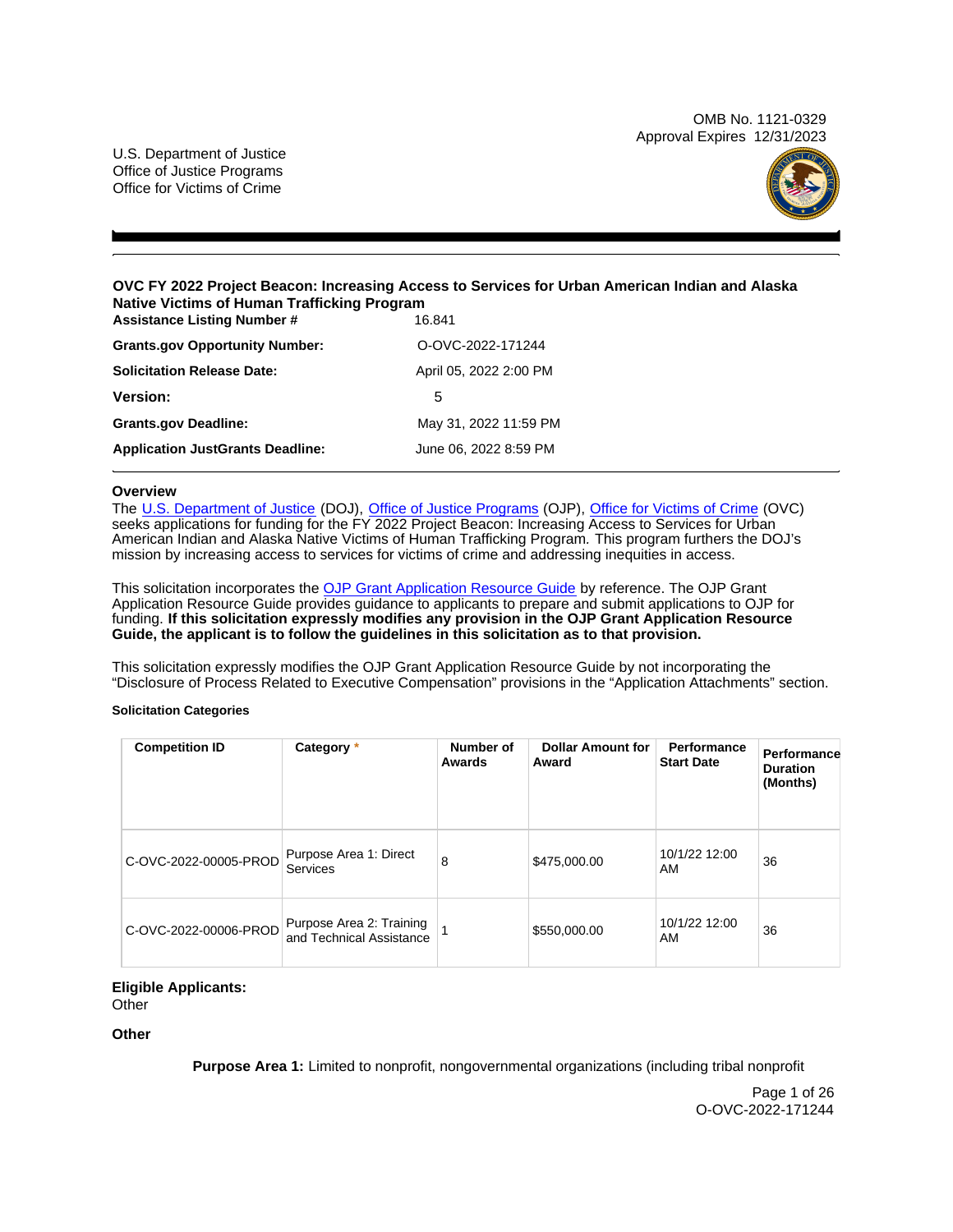<span id="page-2-0"></span>organizations) whose primary mission is specifically to provide services that meet the health, safety, and general welfare needs of American Indian and Alaska Native individuals who reside in urban areas.

**Purpose Area 2:** Limited to states, federally recognized Indian tribal governments, as determined by the Secretary of the Interior, units of local government, nonprofit and for-profit organizations (including tribal nonprofit and for-profit organizations), national organizations, and institutions of higher education (including tribal institutions of higher education).

For purposes of this solicitation, "state" means any state of the United States, the District of Columbia, the Commonwealth of Puerto Rico, the Virgin Islands, Guam, American Samoa, and the Commonwealth of the Northern Mariana Islands.

OVC may elect to fund applications submitted under this FY 2022 solicitation in future fiscal years, dependent on, among other considerations, the merit of the applications and on the availability of appropriations.

## **Contact Information**

For technical assistance with submitting the Application for Federal Assistance standard form (SF)-424 and a Disclosure of Lobbying Activities form (SF-LLL) in [Grants.gov](https://Grants.gov), contact the [Grants.gov](https://Grants.gov) Customer Support Hotline at 800-518-4726, 606-545-5035, [Grants.gov Customer Support,](https://www.grants.gov/web/grants/support.html) or [support@grants.gov.](mailto:support@grants.gov) The [Grants.gov](https://Grants.gov) Support Hotline operates 24 hours a day, 7 days a week, except on federal holidays.

For technical assistance with submitting the full application in DOJ's Justice Grants System (JustGrants), contact the JustGrants Service Desk at 833-872-5175 or [JustGrants.Support@usdoj.gov.](mailto:JustGrants.Support@usdoj.gov) The JustGrants Service Desk operates 5 a.m. to 9 p.m. eastern time Monday-Friday and 9 a.m. to 5 p.m. Saturday, Sunday, and Federal holidays.

For assistance with any other requirements of this solicitation, contact the OJP Response Center by telephone at 800-851-3420 or TTY: 301-240-6310 (hearing impaired only), or by email at [grants@ncjrs.gov.](mailto:grants@ncjrs.gov) The OJP Response Center hours of operation are 10:00 a.m. to 6:00 p.m., eastern time Monday–Friday, and 10:00 a.m. to 8:00 p.m. on the solicitation closing date.

## **Submission Information**

Applications will be submitted to DOJ in two steps:

**Step 1:** The applicant must submit by the [Grants.gov](https://Grants.gov) deadline the required Application for Federal Assistance standard form (SF)-424 and a Disclosure of Lobbying Activities (SF-LLL) form when they register in [Grants.gov](https://Grants.gov) at [https://www.grants.gov/web/grants/register.html.](https://www.grants.gov/web/grants/register.html) To register in [Grants.gov](https://Grants.gov), the applicant will need to ensure that its System for Award Management (SAM) registration is current.

**Step 2:** The applicant must then submit the **full application,** including attachments, in JustGrants at [JustGrants.usdoj.gov.](https://justicegrants.usdoj.gov/) To be considered timely, the full application must be submitted in JustGrants by the JustGrants application deadline. OJP encourages applicants to review the "How to Apply" section in the [OJP](https://www.ojp.gov/funding/apply/ojp-grant-application-resource-guide#apply)  [Grant Application Resource Guide](https://www.ojp.gov/funding/apply/ojp-grant-application-resource-guide#apply) and the [JustGrants website](https://justicegrants.usdoj.gov/news) for more information, resources, and training.

## **Pre-Application Webinar**

OVC will conduct one pre-application webinar during which OVC staff will review the solicitation requirements and conduct a question and answer session with interested potential applicants. Participation is optional. The preapplication webinar will be held on **April 20, 2022 at 1pm, EDT**, further details and registration information will be available at [https://ovc.ojp.gov/funding/funding-webinars.](https://ovc.ojp.gov/funding/funding-webinars)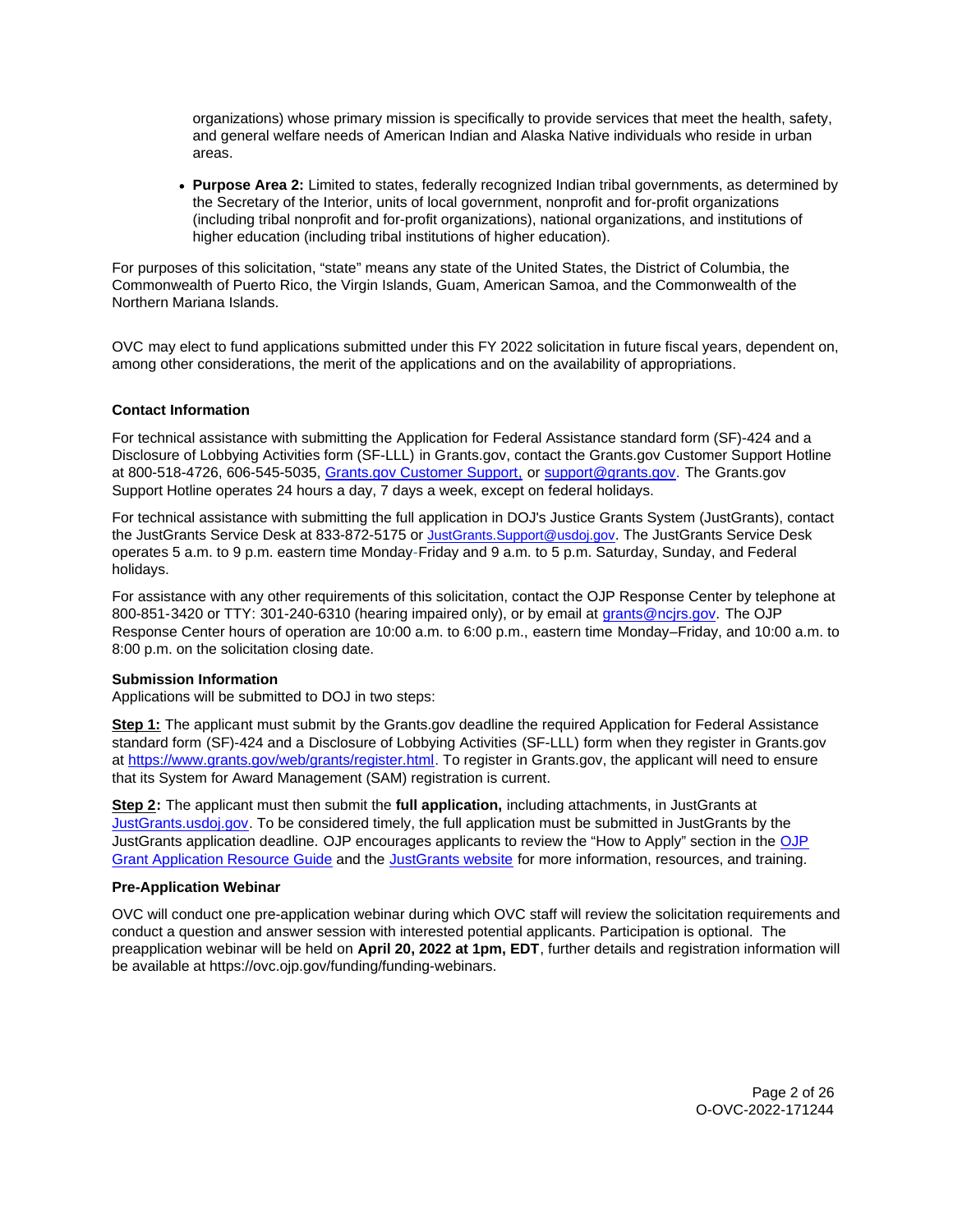Page 3 of 26 O-OVC-2022-171244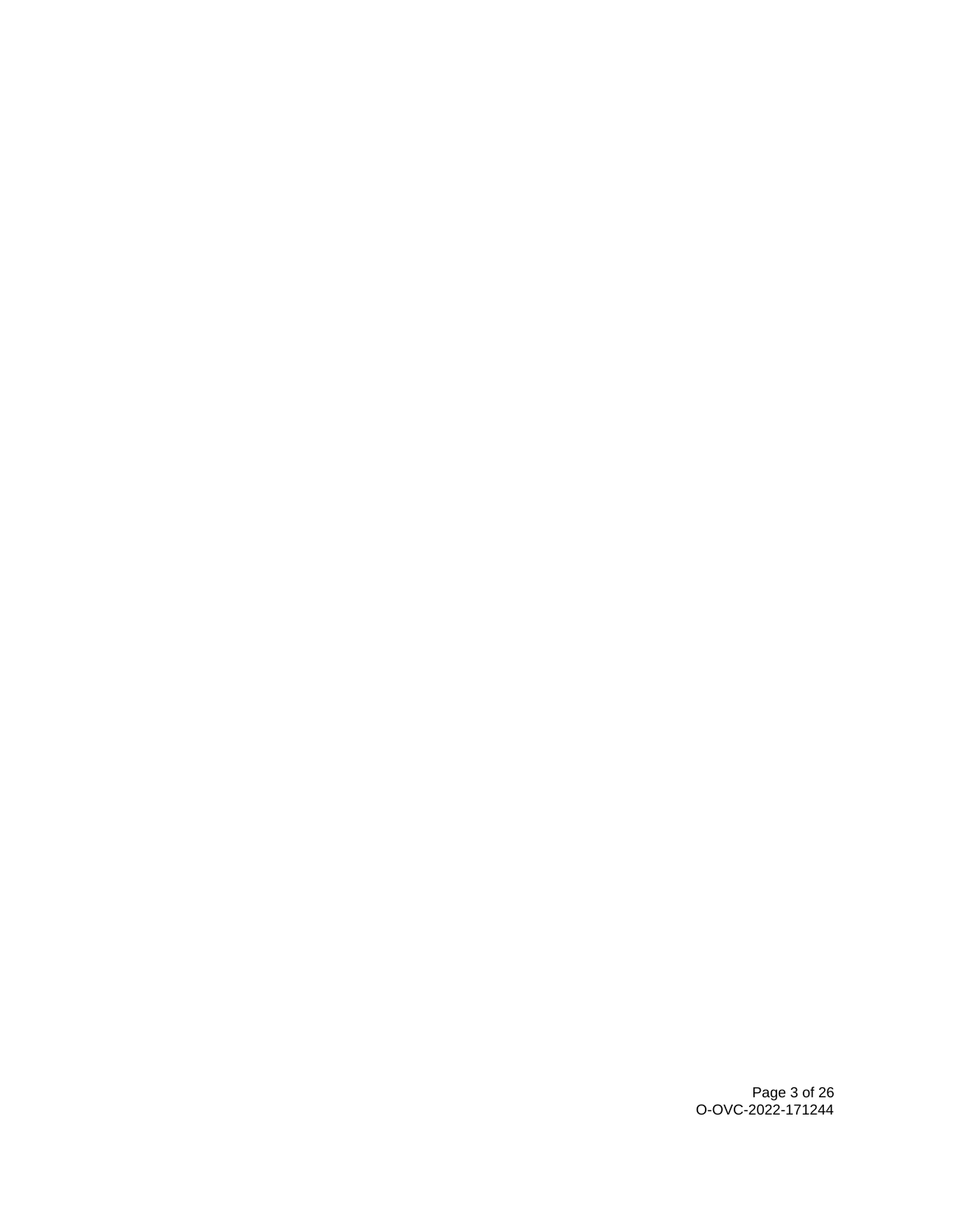# **Contents**

| Contact Information                                                                     | $\overline{2}$ |
|-----------------------------------------------------------------------------------------|----------------|
| Program Description                                                                     | 6              |
| Overview                                                                                | 6              |
| <b>Statutory Authority</b>                                                              | 6              |
| Specific Information                                                                    | 6              |
| Goals, Objectives, Deliverables, and Timeline                                           | 10             |
| Evidence-Based Programs or Practices                                                    | 13             |
| Information Regarding Potential Evaluation of Programs and Activities                   | 13             |
| <b>Federal Award Information</b>                                                        | 13             |
| Awards, Amounts and Durations                                                           | 13             |
| <b>Continuation Funding Intent</b>                                                      | 13             |
| Availability of Funds                                                                   | 13             |
| <b>Types of Awards</b>                                                                  | 14             |
| Financial Management and System of Internal Controls                                    | 14             |
| <b>Budget Information</b>                                                               | 14             |
| Cost Sharing or Matching Requirement                                                    | 14             |
| Pre-agreement Costs (also known as Pre-award Costs)                                     | 14             |
| Limitation on Use of Award Funds for Employee Compensation: Waiver                      | 15             |
| Prior Approval, Planning, and Reporting of Conference/Meeting/Training Costs            | 15             |
| Costs Associated with Language Assistance (if applicable)                               | 15             |
| <b>Eligibility Information</b>                                                          | 15             |
| Application and Submission Information                                                  | 15             |
| Information to Complete the Application for Federal Assistance (SF-424)                 | 15             |
| Standard Applicant Information (JustGrants 424 and General Agency Information)          | 16             |
| Proposal Abstract                                                                       | 16             |
| <b>Proposal Narrative</b>                                                               | 16             |
| Goals, Objectives, Deliverables, and Timeline                                           | 19             |
| <b>Budget and Associated Documentation</b>                                              | 19             |
| Budget Worksheet and Budget Narrative (attachment)                                      | 19             |
| Indirect Cost Rate Agreement (if applicable)                                            | 19             |
| <b>Employee Compensation Waiver</b>                                                     | 19             |
| Financial Management Questionnaire (including applicant disclosure of high-risk status) | 19             |
| <b>Additional Application Components</b>                                                | 19             |
| Research and Evaluation Independence and Integrity Statement                            | 20             |
| <b>Disclosures and Assurances</b>                                                       | 20             |
| Disclosure of Lobbying Activities                                                       | 20             |
| DOJ Certified Standard Assurances                                                       | 20             |
| Applicant Disclosure of Duplication in Cost Items                                       | 20             |
| DOJ Certifications Regarding Lobbying; Debarment, Suspension and Other Responsibility   |                |
| Matters; and Drug-Free Workplace Requirements                                           | 20             |
| How to Apply                                                                            | 20             |
| Submission Dates and Time                                                               | 20             |
| Application Review Information                                                          | 21             |
| <b>Review Criteria</b>                                                                  | 21             |
| <b>Review Process</b>                                                                   | 22             |
| <b>Federal Award Administration Information</b>                                         | 22             |
| <b>Federal Award Notices</b>                                                            | 22             |
|                                                                                         |                |

Page 4 of 26 O-OVC-2022-171244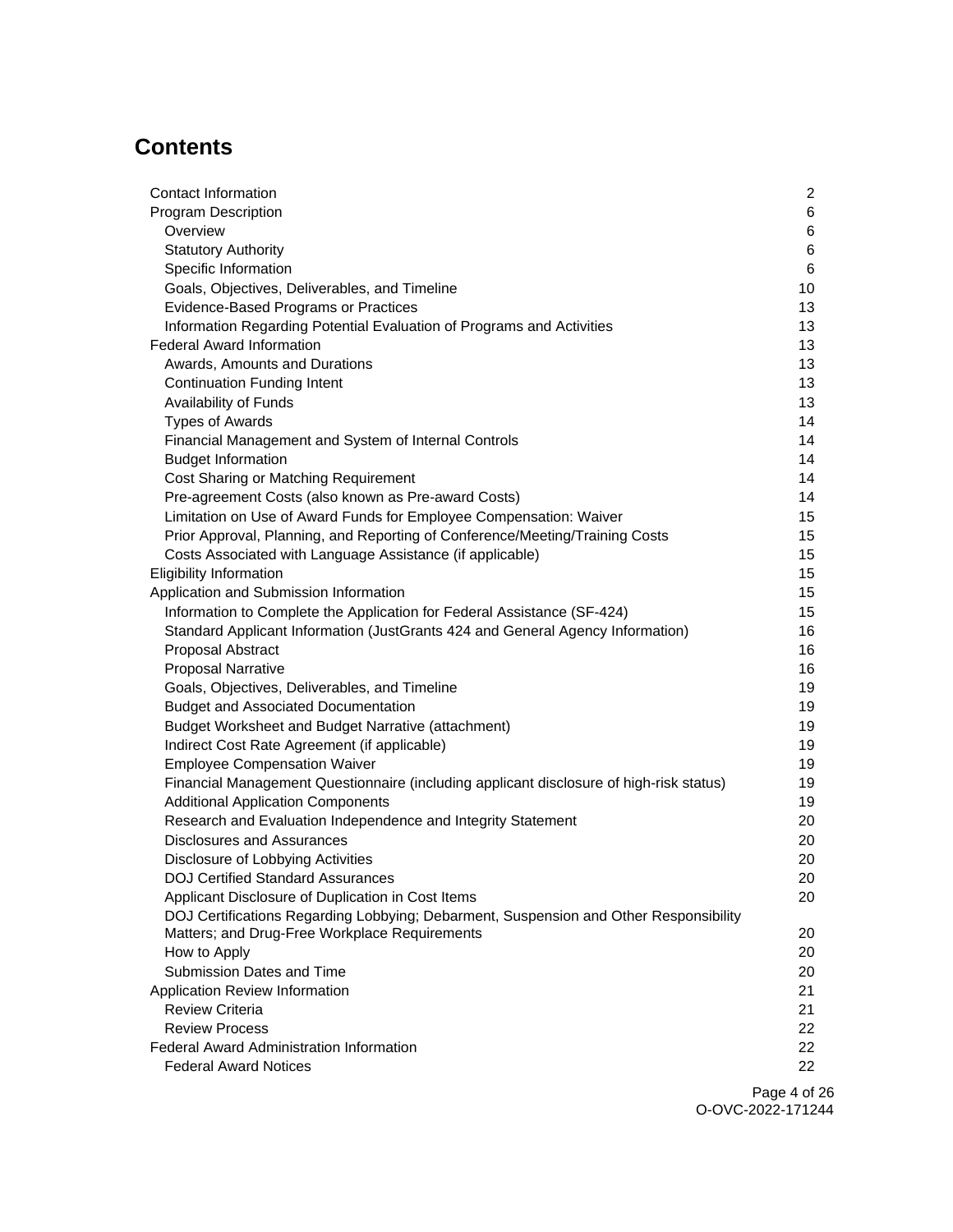| Administrative, National Policy, and Other Legal Requirements           | 23 |
|-------------------------------------------------------------------------|----|
| Information Technology (IT) Security Clauses                            | 23 |
| General Information about Post-Federal Award Reporting Requirements     | 23 |
| Federal Awarding Agency Contact(s)                                      | 23 |
| Other Information                                                       | 23 |
| Freedom of Information and Privacy Act (5 U.S.C. 552 and 5 U.S.C. 552a) | 23 |
| Provide Feedback to OJP                                                 | 23 |
| Performance Measures                                                    | 23 |
| <b>Application Checklist</b>                                            | 23 |
| Endnotes                                                                | 26 |
|                                                                         |    |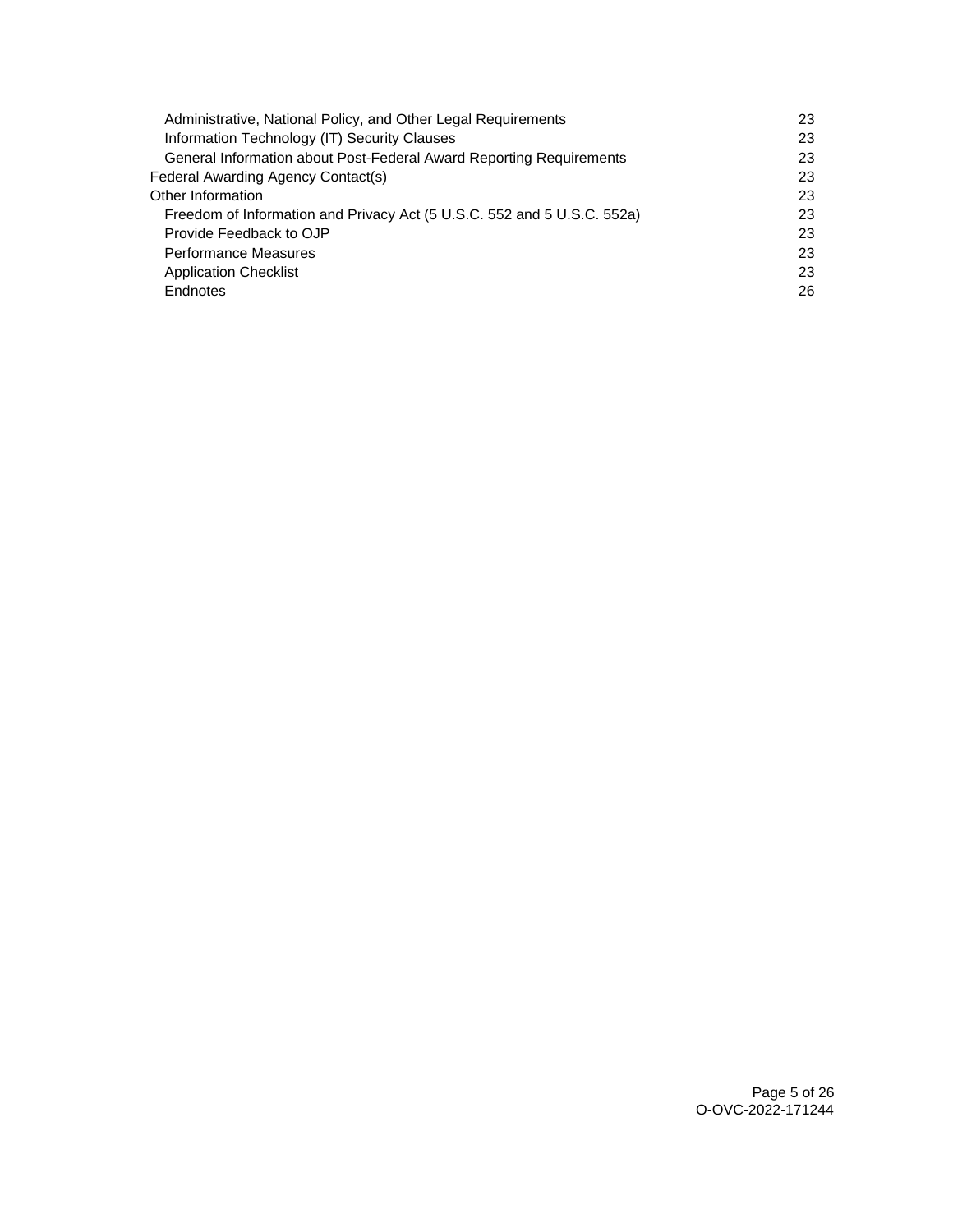## <span id="page-6-0"></span>**Program Description**

#### **Overview**

The [U.S. Department of Justice](https://www.usdoj.gov/) (DOJ), [Office of Justice Programs](https://www.ojp.gov/) (OJP), [Office for Victims of Crime](https://ovc.ojp.gov/) (OVC) seeks applications for funding for the FY 2022 Project Beacon: Increasing Access to Services for Urban American Indian and Alaska Native Victims of Human Trafficking Program. This program furthers the DOJ's mission by increasing access to services for victims of crime and addressing inequities in access.

This solicitation incorporates the [OJP Grant Application Resource Guide](https://www.ojp.gov/funding/Apply/Resources/Grant-App-Resource-Guide.htm) by reference. The OJP Grant Application Resource Guide provides guidance to applicants to prepare and submit applications to OJP for funding. **If this solicitation expressly modifies any provision in the OJP Grant Application Resource Guide, the applicant is to follow the guidelines in this solicitation as to that provision.** 

This solicitation expressly modifies the OJP Grant Application Resource Guide by not incorporating the "Disclosure of Process Related to Executive Compensation" provisions in the "Application Attachments" section.

#### **Statutory Authority**

Any awards under this solicitation will be made under statutory authority provided by the Consolidated Appropriations Act, 2022.

#### **Specific Information**

Recent research on the incidence of sex trafficking among American Indian and Alaska Native populations has focused on the plight of AI/AN women and girls who are involved in sex trafficking in urban areas.[\[i\]](#_edn1) It is well documented that AI/AN women suffer crimes of violence against women at disproportionately higher rates than women of other racial groups.[\[ii\]](#_edn2) AI/AN women and girls are also more likely to have experienced high rates of poverty, involvement in the foster care system, prior sexual victimization (e.g., childhood sexual abuse, sexual assault as an adolescent or young adult), prior involvement in the juvenile or adult criminal justice systems, and substance use problems, all of which may put them at greater risk of being trafficked across their lifespan.[iii] AI/AN victims of sex trafficking may also be overrepresented as victims in human trafficking cases compared to their proportion of the general population in urban areas. For example, though only 2 percent of the population of Minneapolis, Minnesota, is AI/AN, the Minneapolis police department reported that there were AI/AN victims in more than 80 percent of the cases of human trafficking that they investigated between 2014 and 2016, and more than 85 percent of the victims in their human trafficking cases identified as AI/AN.[\[iv\]](#_edn4) Recent evidence also suggests that children and youth who have been trafficked before age 18 may be at greater risk for being victimized repeatedly (through trafficking and other sexual violence) in adulthood.[v]

Forced labor is a part of the history of treatment of AI/AN people in the Americas. It is estimated that between 2.5 to 5 million Native Americans were enslaved between 1492 and the start of the 20th century.[\[vi\]](#_edn6) While some Native people were trafficked by other Native Americans, European colonists in the Carolinas, for example, enslaved Native people and profited from their forced labor, while other colonists captured Native Americans and trafficked them to the Caribbean.[\[vii\]](#_edn7) Settlers in California relied on the forced labor of Indigenous people into the 19th century, and with the passage of the Indian Act of 1850, the state legislature authorized local authorities to arrest Native people for "vagrancy," and permitted their labor to be sold at auction for purposes of indentured servitude. The same law also allowed non-Native people to petition a justice of the peace to obtain the labor of Native children as indentured servants[.\[viii\]](#_edn8) While there is not much research available about the impact of labor trafficking on contemporary AI/AN populations, there is little reason to doubt that AI/AN people are likely to be victims of modern-day labor trafficking.

Labor trafficking, including debt bondage, forced labor, and involuntary child labor, can be found in a variety of industries including domestic work and janitorial services, agricultural and manufacturing jobs, food services, and other service-related industries. Labor trafficking can also take the form of forcing trafficked persons to beg or panhandle, or engage in illicit activities such as drug dealing. It can also intersect with sex trafficking.[\[ix\]](#_edn9) OVC is particularly interested in having recipients of FY 2022 Project Beacon grant awards assist in promoting awareness of labor trafficking among urban AI/AN communities and tribes, and in identifying and providing

> Page 6 of 26 O-OVC-2022-171244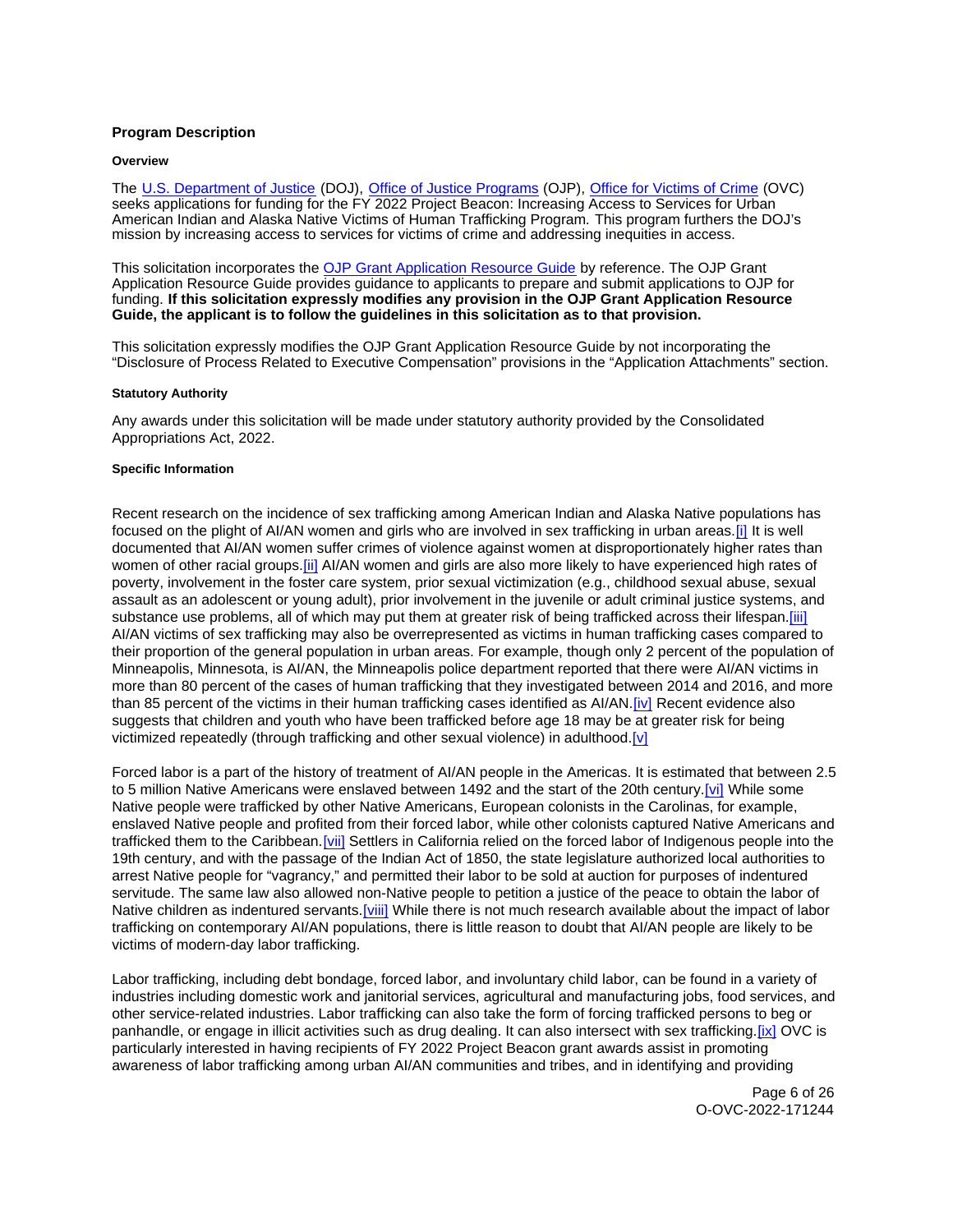services to AI/AN victims of labor trafficking.

OVC launched Project Beacon in FY 2016. In its inaugural year, the program provided funding to three organizations with expertise in meeting the health, safety, and welfare needs of urban Native communities to develop the capacity of these organizations to provide direct services to urban AI/AN victims of sex trafficking. In FY 2019, OVC expanded the program to include five direct services grantees and a comprehensive training and technical assistance (TTA) provider. While victims of labor trafficking have always been eligible for services under Project Beacon, OVC has changed the name of the program for FY 2022 to emphasize the need for Project Beacon grantees to be more proactive in raising awareness about labor trafficking and in helping to identify and serve victims of labor trafficking. This fiscal year, OVC will again make awards under two program purpose areas:

## **Program Purpose Area 1: Direct Services**

Eligible applicants may apply to this purpose area to request funding to develop or enhance their organizational capacity to provide services to urban AI/AN victims of human trafficking; develop and sustain collaborative partnerships; conduct community outreach and awareness activities; and provide training to other stakeholders on how to meet the needs of urban AI/AN victims of human trafficking. Applicants for this purpose area must demonstrate that they will provide services to the target population of AI/AN victims of human trafficking in an urban community.

## **Program Purpose Area 2: Training and Technical Assistance**

Eligible applicants may request funding to provide capacity-building training and technical assistance (TTA) to successful Purpose Area 1 grantees.

## **Comprehensive Services Model**

Purpose Area 1 applicants are not expected to have the capacity to fulfill all of the needs of AI/AN victims of human trafficking. Rather, OVC will provide recipients of Purpose Area 1 grant awards with the training and technical assistance necessary to develop a plan to meet the comprehensive needs of the victims they will serve through a coordinated, community-wide response that relies on collaborative partnerships and cross-referrals for services.

Purpose Area 2 applicants should familiarize themselves with the required services and collaborative partners for the Comprehensive Services Model (below), and be able to provide training and technical assistance to the Purpose Area 1 grantees. However, **Purpose Area 2 grantees are prohibited from providing direct services to victims with these funds**.

The Comprehensive Services Model includes four components: (1) collaborative partnerships, (2) a victimcentered approach to service delivery, (3) intensive case management services, and (4) specific required categories of victim services.

## **(1) Collaborative Partnerships**

A strong coordinated response to human trafficking requires collaborative partnerships with key community stakeholders. It should include, but is not limited to, the following potential community stakeholders.

- Federal, state, local, and tribal law enforcement officers, prosecutors, and victim-witness coordinators.
- Civil legal assistance providers.
- State and tribal child welfare and child protection services professionals.
- Tribal and nontribal domestic violence, homeless, and youth shelter programs and transitional housing programs.
- Tribal and nontribal mental health services providers, including drug- and alcohol-treatment programs.
- Federal, state, and local adult and youth detention facilities, halfway houses, and group homes.
- Educational services and job-training programs for adults and youth.

Purpose Area 1 award recipients who do not submit executed MOUs with key stakeholders as a part of their application for funding will be required to develop MOUs within 18 months post-award. OVC will provide these award recipients with technical assistance to develop and execute MOUs that outline the roles and responsibilities of each collaborative partner.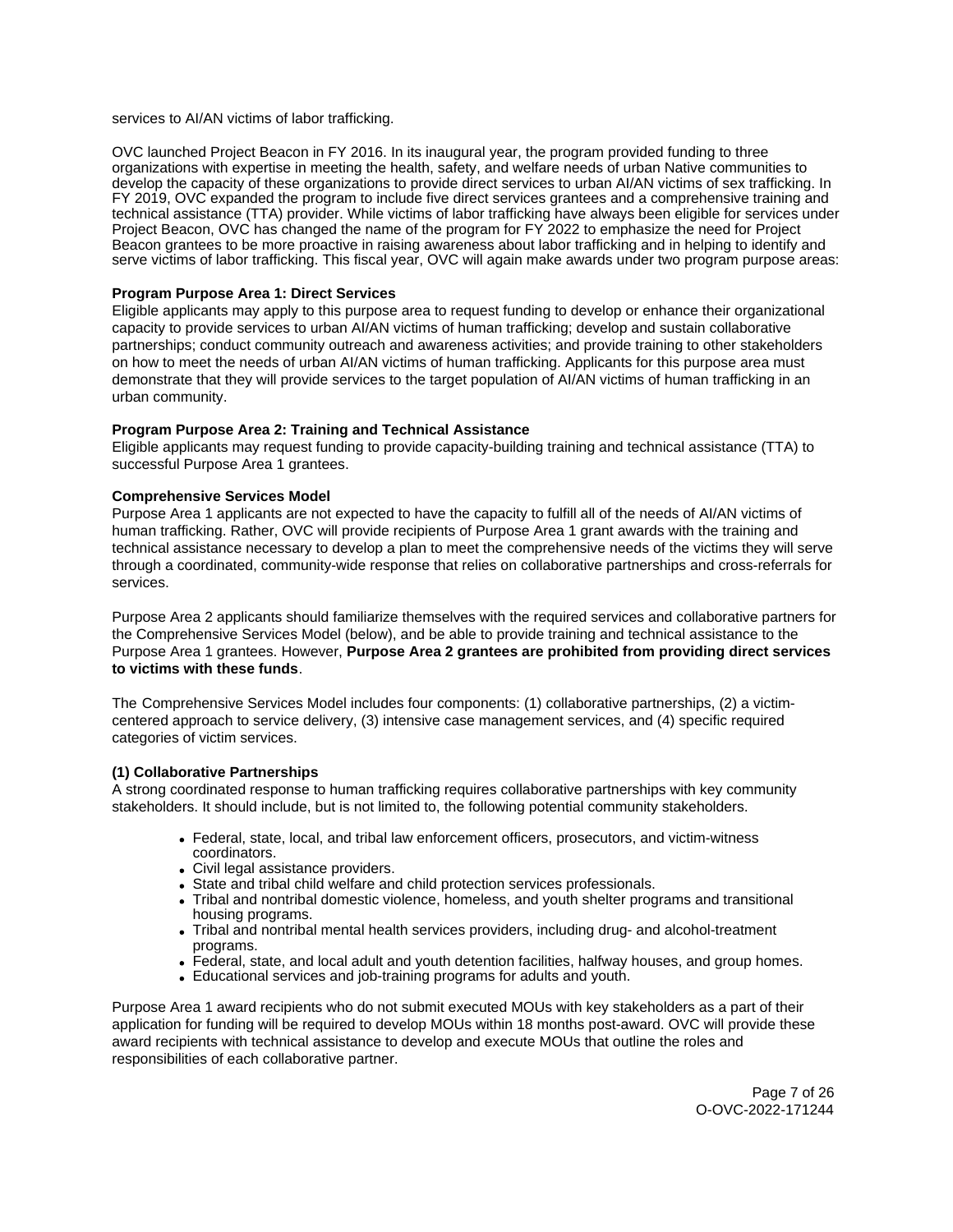## **(2) Victim-Centered Approach to Service Delivery**

Additionally, under the Comprehensive Services Model, all Purpose Area 1 grantees will be required to develop programs that are holistic and victim centered. The following are key features of a victim-centered approach to providing direct services to victims of human trafficking:

- Adopting a trauma-informed approach to providing services.
- Creating individualized service plans to meet the needs of each victim.
- Educating victims about their options so they may make informed decisions about the support they need to overcome their victimization; address socioeconomic, psychological, and other issues that may have contributed to their victimization; and formulate and achieve personal goals.

## **(3) Intensive Case Management Services**

Intensive case management is a key component of the Comprehensive Services Model. The careful and consistent coordination of the delivery of services to victims across multiple systems ensures that the victim's holistic needs are met. Intensive case management also ensures that victims have the support necessary to make decisions about their lives, while they also work to address the impact of ongoing traumatic stress related to their victimization, as well as the investigation and prosecution of their trafficker(s).

Purpose Area 1 award recipients must develop a service delivery plan that provides access to case management services for all victims, regardless of where the victim resides (e.g., minor victims who reside in a group home, foster care placement, or with family; adults living on their own, in a residential substance abuse program, or an emergency shelter).

## **(4) Required Comprehensive Victim Services**

With training and technical assistance provided by the Purpose Area 2 award recipient, each Purpose Area 1 grantee will be required to develop and implement a comprehensive plan to deliver services to urban AI/AN victims of human trafficking, which includes, at a minimum, a plan to provide or refer victims to the following services:

- Intake and assessment of eligibility for services.
- Intensive case management, including assessment of client needs; development of individualized service plans; assessment of eligibility for other public or community-based services; assistance in accessing publicly funded programs; help with safety planning; assistance with completing crime victim compensation claims; information and referral services; documentation of services provided; and routine follow-up to ensure that the victim's needs are being met.
- Emergency shelter, transitional and permanent housing (including group and independent living options), and food/sustenance resources.
- Medical and dental care.
- Mental health counseling, including emergency or crisis services, clinical evaluation and assessments, substance abuse treatment, and individual or group counseling, as appropriate.
- Victim advocacy, including assisting victims with accessing information about crime victims' rights and services; communicating or coordinating with victim-witness professionals at federal agencies (e.g., Federal Bureau of Investigation, Bureau of Indian Affairs, United States Attorneys' offices) and victim-witness professionals at state, local, or tribal law enforcement and prosecution agencies; communicating and coordinating services with victim advocates and other staff employed by tribal and nontribal domestic violence shelter programs and rape/sexual assault response centers and programs; communicating and coordinating services with local and tribal Sexual Assault Nurse Examiner (SANE) programs and Sexual Assault Response Teams (SART). Specific tasks associated with advocating on behalf of victims of labor trafficking in these settings may include keeping the victim informed of the status of an investigation or prosecution; assisting a victim with completing an application for state crime victim compensation benefits; educating victims about the availability of sexual assault medical forensic exams; accompanying victims to court proceedings; and assisting victims with exercising their rights as crime victims under federal or state law.

Page 8 of 26 O-OVC-2022-171244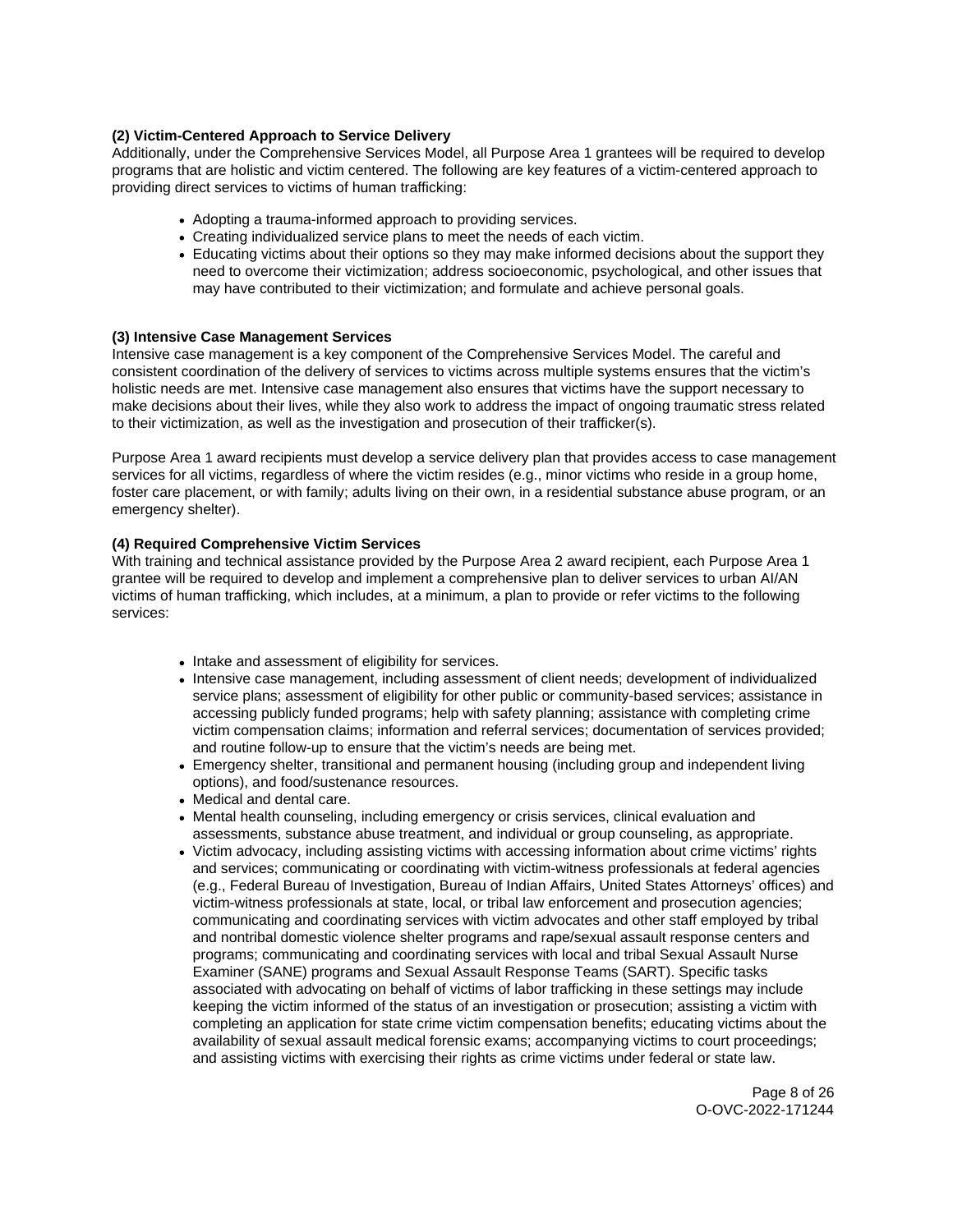- Literacy education, job training, and education and GED assistance that is culturally appropriate.
- Life skills training, including managing personal finances, self-care, parenting classes, and programs that help victims achieve self-sufficiency.
- Employment and transportation assistance.
- Assistance with accessing culturally specific services, including, but not limited to, traditional healing ceremonies.
- Access to a 24-hour crisis response to emergency calls from clients and law enforcement, including evenings and weekends (e.g., crisis hotline, rotating cell phone coverage, call-forwarding or answering service, or a protocol for responding to after-hours victim emergencies and emergency referrals).
- Civil legal assistance, to include assistance with screening clients to determine eligibility for services; legal information; explanation of legal rights/protections, including assistance in obtaining restitution and enforcing compliance with federal and state victims' rights laws; assistance with family law matters related to the trafficking victimization, including, but not limited to, protection orders, representation in family court proceedings, and petitions for the emancipation of minors; assistance with family reunification; referrals to pro bono attorneys; and counseling related to vacating or expunging a victim's nonviolent criminal conviction where allowed by law for victims of trafficking when the conviction was a direct result of being a trafficking victim.

**Note:** OVC funding **may not** be used for criminal defense services.

Successful Program Purpose Area 1 applicants will be required to create a post-award plan for the delivering comprehensive services to human trafficking victims.

#### **Eligibility for Services**

Under this program, Purpose Area 1 grantees will serve AI/AN victims of human trafficking. These funds are not intended to be used to meet the needs of victims of other forms of violence (e.g., sexual assault, domestic violence, dating violence, or stalking), unless a victim experiences human trafficking victimization in addition to, or in the context of, another violent crime.

## **Activities That Compromise Victim Safety and Recovery**

The following activities have been found to jeopardize victim safety or deter or prevent physical or emotional healing for victims, and may not be supported with funds from this program.

- The development and implementation of policies or procedures that: exclude victims from receiving safe shelter, advocacy services, counseling, and other assistance based on factors not related to victim safety; compromise the confidentiality of information and privacy of persons receiving OVCfunded services; impose requirements on victims in order to receive services (e.g., must receive counseling, must seek civil or criminal remedies); and/orfail to conduct safety planning with victims.
- The implementation of project designs and/or budget allocations that fail to account for the accessibility needs of individuals with disabilities and individuals who have limited English proficiency or are Deaf or hard of hearing.
- The establishment or enhancement of a multidisciplinary collaborative community response lacking the appropriate policies and procedures about victim confidentiality and information sharing for the partnering agencies.

Applications for funding that propose any of the policies, procedures, or practices identified above may be negatively evaluated during the OVC application review process, or may be removed from funding consideration. If the application is selected for funding, the applicant will be required to remove any of the policies, procedures, and practices that may compromise victim safety from its program narrative and/or budget worksheet and budget narrative before receiving access to its funding award.

## **Training and Public Awareness Activities**

Training and public awareness activities are integral to a community's response to human trafficking. Purpose

Page 9 of 26 O-OVC-2022-171244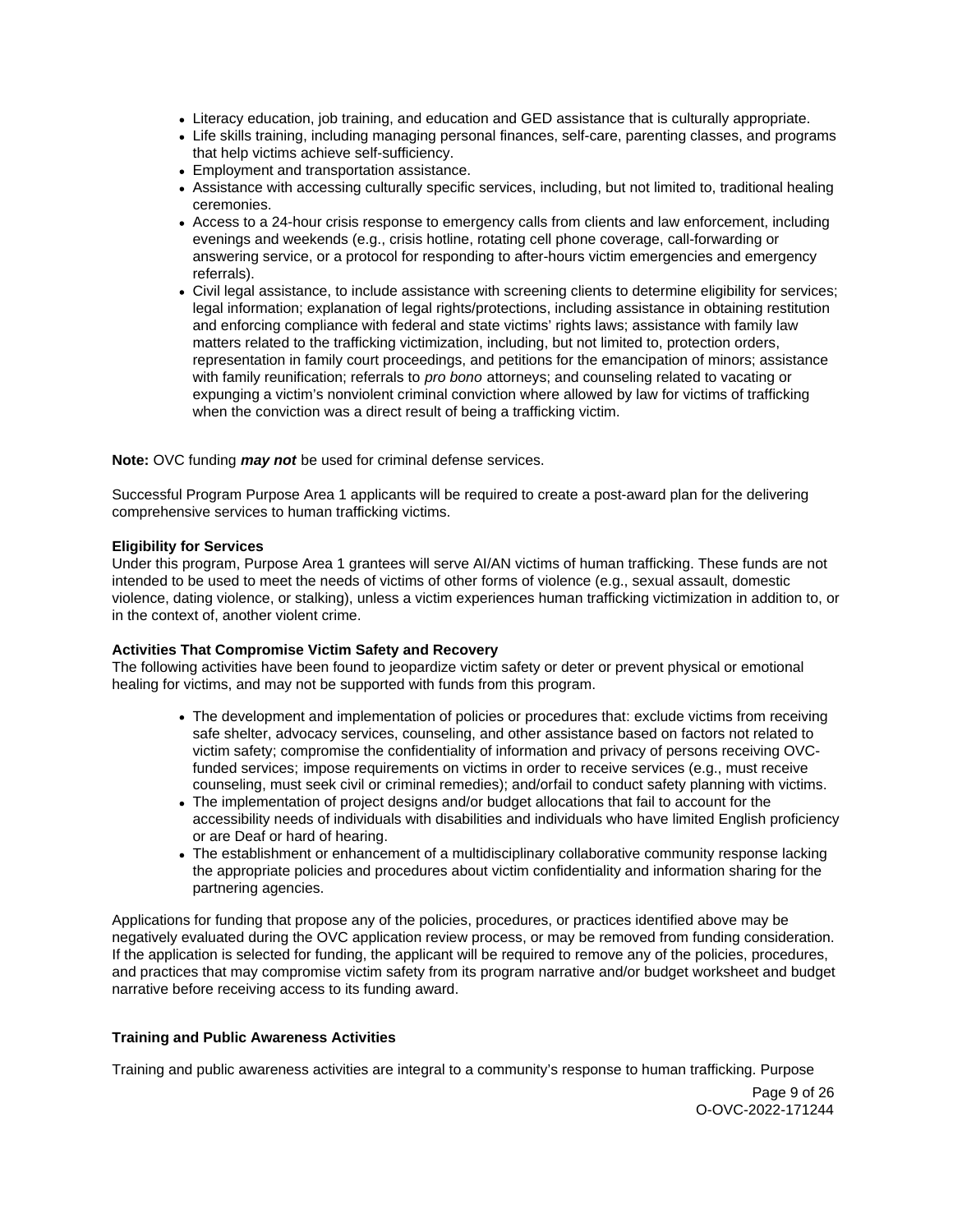<span id="page-10-0"></span>Area 1 applicants are required to conduct local trainings for project partners on how to meet the needs of AI/AN victims of human trafficking; conduct outreach and awareness activities and events that educate urban American Indians and Alaska Natives and other members of the local community, as well as tribes, about human trafficking and the services available through the grant-funded project; and provide project staff with professional development opportunities (including travel to attend local and national victim assistance or regional or national trafficking conferences). Purpose Area 1 grantees will be required to create a post-award public awareness and training plan.

Under this program, Purpose Area 1 applicants must allocate a minimum of 2 percent and no more than 5 percent of the total award amount requested to deliver training for collaborative partners and other professionals, conduct public awareness activities, and provide project staff with professional development opportunities.

## **Program Evaluation Activities**

Ongoing program evaluation is an important part of defining the success of a project. Purpose Area 1 applicants are required to develop a logic model to help them establish an iterative process to assess the effectiveness of their projects in meeting the specific goals and objectives identified in the approved proposal narrative. The logic model may be submitted as an attachment to the application for funding, or as a post-award deliverable. Additionally, Purpose Area 1 grantees will be required to develop and implement a post-award program evaluation plan outlining how the grantee will evaluate the effectiveness of the activities carried out with Project Beacon funds as part of the grant-funded project.

Purpose Area 1 applicants must budget a minimum of 2 percent, but no more than 5 percent, of the total award amount to support individual program evaluation activities.

## **Goals, Objectives, Deliverables, and Timeline**

## **Goals**

The overarching goal of this program is to increase the quantity and quality of victim-centered services available to assist AI/AN victims of human trafficking in urban areas. This will be accomplished by developing the capacity of urban Indian centers to meet victims' needs by providing a comprehensive range of services either in-house or through referrals to a network of collaborative partners.

## **Objectives for Program Purpose Area 1: Direct Services**

By developing the capacity of urban Indian centers to provide services to AI/AN victims of human trafficking in urban areas, Project Beacon will increase the quantity and quality of services available to AI/AN victims of human trafficking. Purpose Area 1 award recipients will work toward achieving the following objectives:

- 1. Develop and implement a plan or strategy to provide the services described in the Comprehensive Services Model section, through (a) the recipient's provision of direct services to victims; (b) the formation of strategic collaborative partnerships with other community-based organizations and agencies that can meet the victims' needs; or (c) a combination of (a) and (b).
- 2. Work collaboratively with federal, state, local, and tribal law enforcement; victim service providers; and community- and faith-based organizations and agencies to facilitate the identification and referral to services of AI/AN victims of human trafficking.
- 3. Participate in OVC-sponsored training and technical assistance to (a) build the recipient's organizational capacity to provide direct services to AI/AN victims of human trafficking through professional development training and education for organizational staff; (b) craft an effective public awareness and training plan; (c) develop and implement an effective awareness and training plan; and (d) develop and implement a plan to evaluate activities for the grantee's individual project.
- 4. Participate in data collection and program evaluation activities to assess whether the funded project is meeting its stated goals and objectives.

Page 10 of 26 O-OVC-2022-171244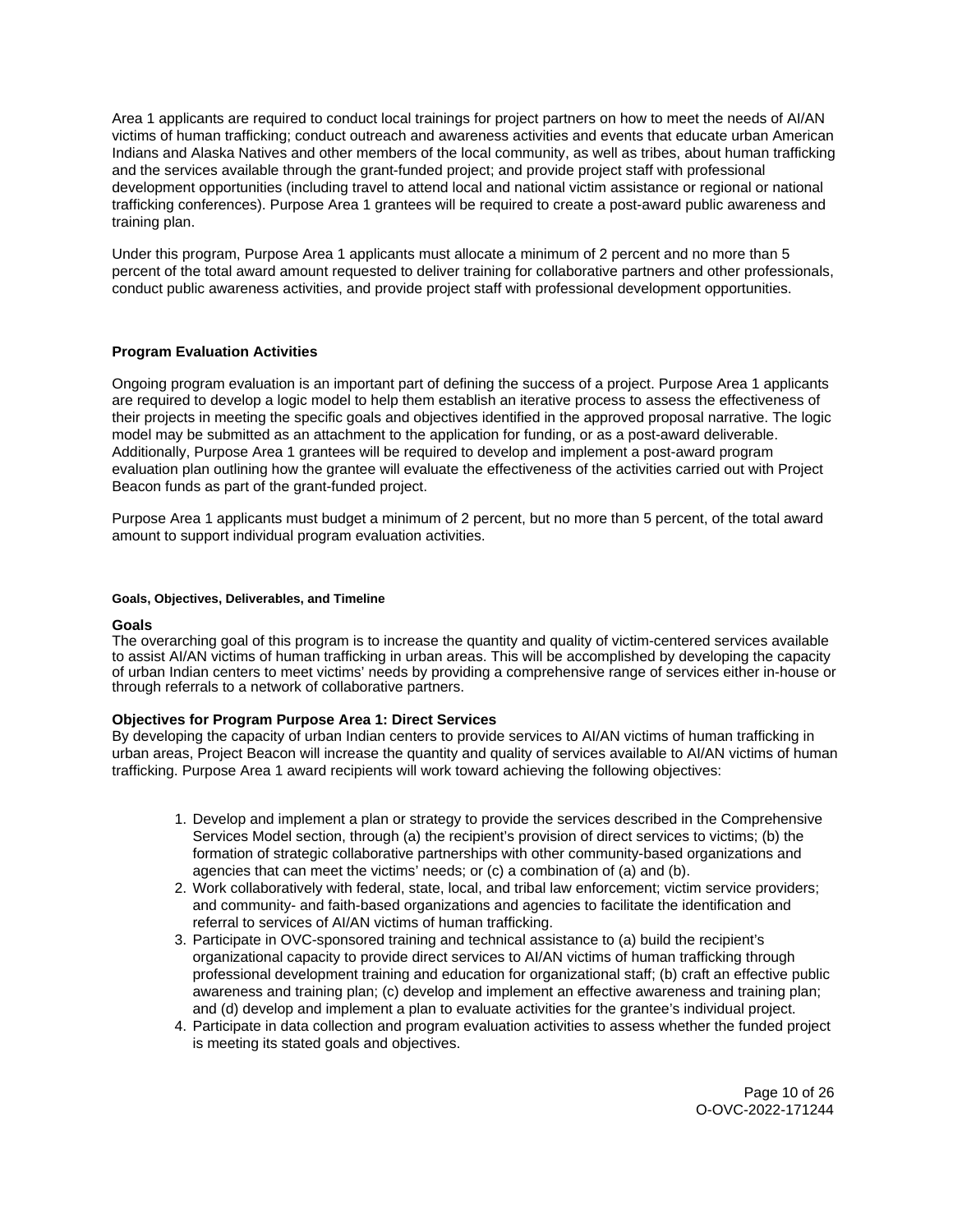## **Objectives for Purpose Area 2: Training and Technical Assistance**

To develop Purpose Area 1 grantees' capacity to increase the quality and quantity of services available to AI/AN victims of human trafficking, the successful Purpose Area 2 applicant will work toward achieving the following objectives:

- 1. Provide guidance, training, technical assistance, and resources to Purpose Area 1 grantees that (a) educate grantees about the nature, dynamics, and unique needs of urban AI/AN victims of human trafficking; (b) help grantees develop and finalize required products; (c) develop the grantees' capacity to provide services to victims using OVC's Comprehensive Services Model; (d) aid grantees in implementing a plan to collect data required for the award program's performance measures, and to define their own program evaluation measurements to implement their program evaluation plan; (e) assist grantees in developing training curricula and resources sufficient to train other professionals on the needs of AI/AN victims of human trafficking; (f) advise grantees on how to develop and implement effective outreach strategies for victims of human trafficking; (g) support grantees in developing collaborative partnerships sufficient to satisfy the solicitation's requirements to provide victims with access to comprehensive services; and (h) help grantees in developing and finalizing all project deliverables, including a plan for comprehensive services, MOUs, and a logic model.
- 2. Provide onsite and remote TTA to grantees to support the activities outlined in 1 (a) to (h) above, including an annual 2-day meeting for Purpose Area 1 grantees.
- 3. Identify and link grantees with national, state, local, and tribal resources that can enhance their efforts to develop and deliver direct services to victims, training to collaborative partners and other service providers, and community outreach and awareness events to the target audience of urban AI/AN individuals.

The Purpose Area 2 award recipient of this solicitation will be expected to work closely in collaboration with OVC and other OVC human trafficking TTA providers and staff, as necessary and appropriate to achieve the goals and objectives of the Project Beacon Program.

## **Deliverables**

## **Purpose Area 1: Direct Services Deliverables**

If a Purpose Area 1 applicant does not submit the deliverables below as attachments to their application for funding, they must send them to OVC for review and approval within 18 months following the grantee's receipt of an award:

- A plan for comprehensive services that illustrates how the grantee will provide each of the services listed in the Comprehensive Services Model section, either through the efforts of the proposed project staff, other grantee employees, consultants, or contractors, and/or through referrals to a network of collaborative partners.
- MOU(s) with the list of key collaborative partners identified in the solicitation. The MOU(s) must have an effective date that extends to, or after, September 30, 2024.
- A logic model that graphically illustrates how the project's goals, objectives, and activities are interrelated to address the problem stated in the "Description of the Issue" section of the proposal narrative.
- A plan for developing and delivering training and public awareness activities.
- A plan for developing and implementing a plan to evaluate program activities.

For up to the first 18 months of the award period, Purpose Area 1 grantees who did not submit the required deliverables as part of their application for funding, will have access only to one-third of the funding available under an award made under this program. Within this first 18 months, grantees must focus their program activities on developing and finalizing a

Comprehensive Services Model plan, a logic model, and MOUs with the grantee's collaborative partners. Once grantees have received OVC approval on the list of deliverables outlined above, OVC will release the remaining two-thirds of the award funds.

> Page 11 of 26 O-OVC-2022-171244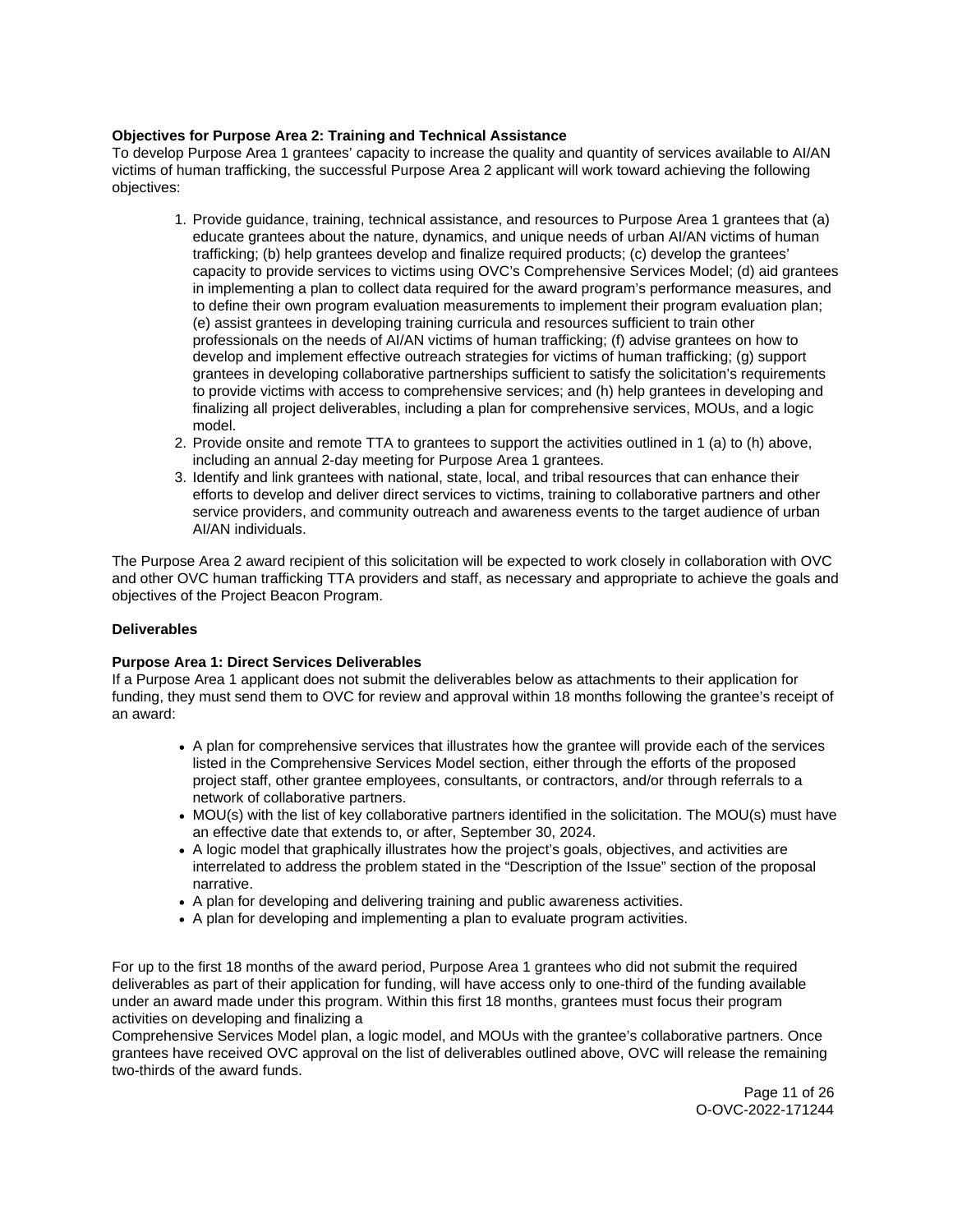Purpose Area 1 grant recipients who are waiting for post-award approval for their required program deliverables cannot support direct services to victims with funding from their OVC award until after OVC has released the remaining two-thirds of the award funds. OVC recognizes that there may be emergency situations where no other resource is available to assist victims; in those instances, grantees may seek emergency authorization from OVC to provide direct services to a victim of human trafficking prior to receiving final approval from OVC on its required deliverables. OVC will evaluate such requests on a case-by-case basis.

## **Purpose Area 2: Training and Technical Assistance Deliverables**

The successful Purpose Area 2 applicant must submit the following deliverables to OVC for review and approval during the award period:

- Within 120 days of receipt of the award, an initial, written, individualized grantee TTA needs assessment and plan for the delivery of TTA for each Purpose Area 1 grantee. The needs assessment and service delivery plan must be updated and submitted to OVC within 90 days following the start of Federal Fiscal Years 2023 and 2024.
- Three annual 2-day grantee training meetings.
- One annual 2-day onsite individualized TTA visit with each Purpose Area 1 grantee.
- A minimum of six annual remote training opportunities (e.g., webinars, conference calls) for all Purpose Area 1 grantees.
- Quarterly conference calls with OVC staff and all TTA project staff, consultants, and contractors to discuss the status of the programs being developed and implemented by the Purpose Area 1 grantees throughout the award period.

The Goals, Objectives, and Deliverables are directly related to the performance measures that show the completed work's results as discussed in the Application and Submission Information section.

#### **Resource Coordination**

Proposals submitted under Purpose Area 1 should fill gaps in existing services. All applicants should determine if there is an existing federally funded trafficking victim service provider within their jurisdiction, and work to ensure that the new application does not duplicate services currently funded by OVC, the Department of Health and Human Services (HHS), the Office on Violence Against Women, or another federal office or agency.

If there is currently a federally funded trafficking victim service grantee within the same jurisdiction as the applicant's proposal, applicants must document (1) how the new proposal either supports different services than those already funded or provide strong justification for why additional funding is needed to fill gaps in services and (2) how these services will be coordinated within the geographic area.

Applicants must also include information about any other open award of federal and state funds (including programs supported by Victims of Crime Act (VOCA) state victim assistance funds) that are being or will be used, in whole or in part, for one or more of the identical cost items outlined in this application. Applicants with current OVC funding for services for victims of human trafficking must demonstrate how the new proposal fills gaps in services not previously addressed by the existing OVC grant.

The list of OVC-funded trafficking victim services grantees and the geographic regions they serve are listed on the OVC website at [https://ovc.ncjrs.gov/humantrafficking/traffickingmatrix.html,](https://ovc.ncjrs.gov/humantrafficking/traffickingmatrix.html) and a list of some HHS-funded grantees is available at [https://www.acf.hhs.gov/otip/grants.](https://www.acf.hhs.gov/otip/grants) Purpose Area 1 applications that fail to address resource coordination with other OVC and federally and state-funded similar grant programs in their proposal will be negatively scored and may receive a deduction in points during the review process.

With regard to services provided to individual clients, applicants must ensure that eligible victims served under this program are not concurrently served by other federally funded grants, contracts, or subawards issued to the applicant agency specifically for services for victims of human trafficking, such as awards funded by HHS or other federal sources. Services can be provided to a victim in the aftermath of victim identification: service providers should facilitate victims' access to other federal, state, or local programs for which they may be eligible, including

> Page 12 of 26 O-OVC-2022-171244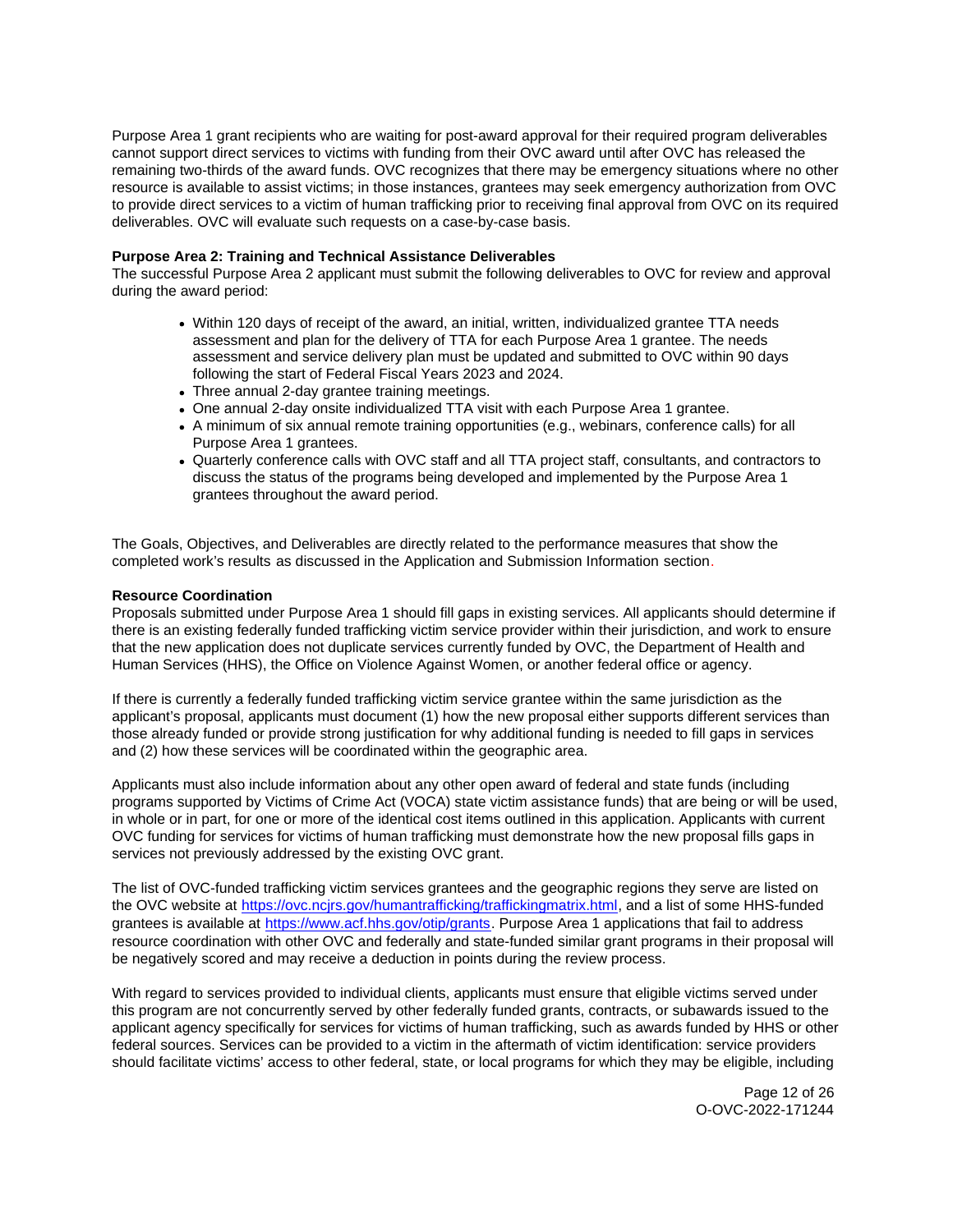#### <span id="page-13-0"></span>HHS-funded services.

The HHS Trafficking Victim Assistance Program (TVAP) funds case management services on a per capita basis for foreign national victims and those potentially seeking HHS certification. It is a valuable resource in communities where there are funding gaps due to the lack of federally funded victim service providers or significant spikes in caseloads. Applicants should plan on using OVC funds to provide services to foreign national trafficking clients regardless of HHS certification, and should not anticipate leveraging TVAP funds as a matter of course unless extraordinary circumstances arise. Grantees funded under this solicitation desiring to access TVAP funding due to such circumstances must contact their grant manager to discuss the need.

## **Evidence-Based Programs or Practices**

OJP strongly encourages the use of data and evidence in policymaking and program development for criminal justice, juvenile justice, and crime victim services. For additional information and resources on evidence-based programs or practices, see the [OJP Grant Application Resource Guide.](https://www.ojp.gov/funding/apply/ojp-grant-application-resource-guide#evidence-based)

#### **Information Regarding Potential Evaluation of Programs and Activities**

OJP may conduct or support an evaluation of the programs and activities funded under this solicitation. For additional information, see the [OJP Grant Application Resource Guide](https://www.ojp.gov/funding/apply/ojp-grant-application-resource-guide#potential-evaluation) section entitled "Information Regarding Potential Evaluation of Programs and Activities."

## **Federal Award Information**

#### **Solicitation Categories**

| <b>Competition ID</b> | Category *                                           | Number of<br>Awards | <b>Dollar Amount for</b><br>Award | Performance<br><b>Start Date</b> | Performance<br><b>Duration</b><br>(Months) |
|-----------------------|------------------------------------------------------|---------------------|-----------------------------------|----------------------------------|--------------------------------------------|
| C-OVC-2022-00005-PROD | Purpose Area 1: Direct<br>Services                   | 8                   | \$475,000.00                      | 10/1/22 12:00<br>AM              | 36                                         |
| C-OVC-2022-00006-PROD | Purpose Area 2: Training<br>and Technical Assistance |                     | \$550,000.00                      | 10/1/22 12:00<br>AM              | 36                                         |

## **Awards, Amounts and Durations**

# 10/1/22 12:00 AM 36

**Period of Performance Start Date**  Period of Performance Duration (Months)

**Anticipated Total Amount to be Awarded Under Solicitation** 

\$4,350,000.00

## **Continuation Funding Intent**

OVC may, in certain cases, provide additional funding in future years to awards made under this solicitation through continuation awards. OJP will consider, among other factors, OJP's strategic priorities, a recipient's overall management of the award, and the award-funded work's progress, when making continuation award decisions.

**Availability of Funds** 

Page 13 of 26 O-OVC-2022-171244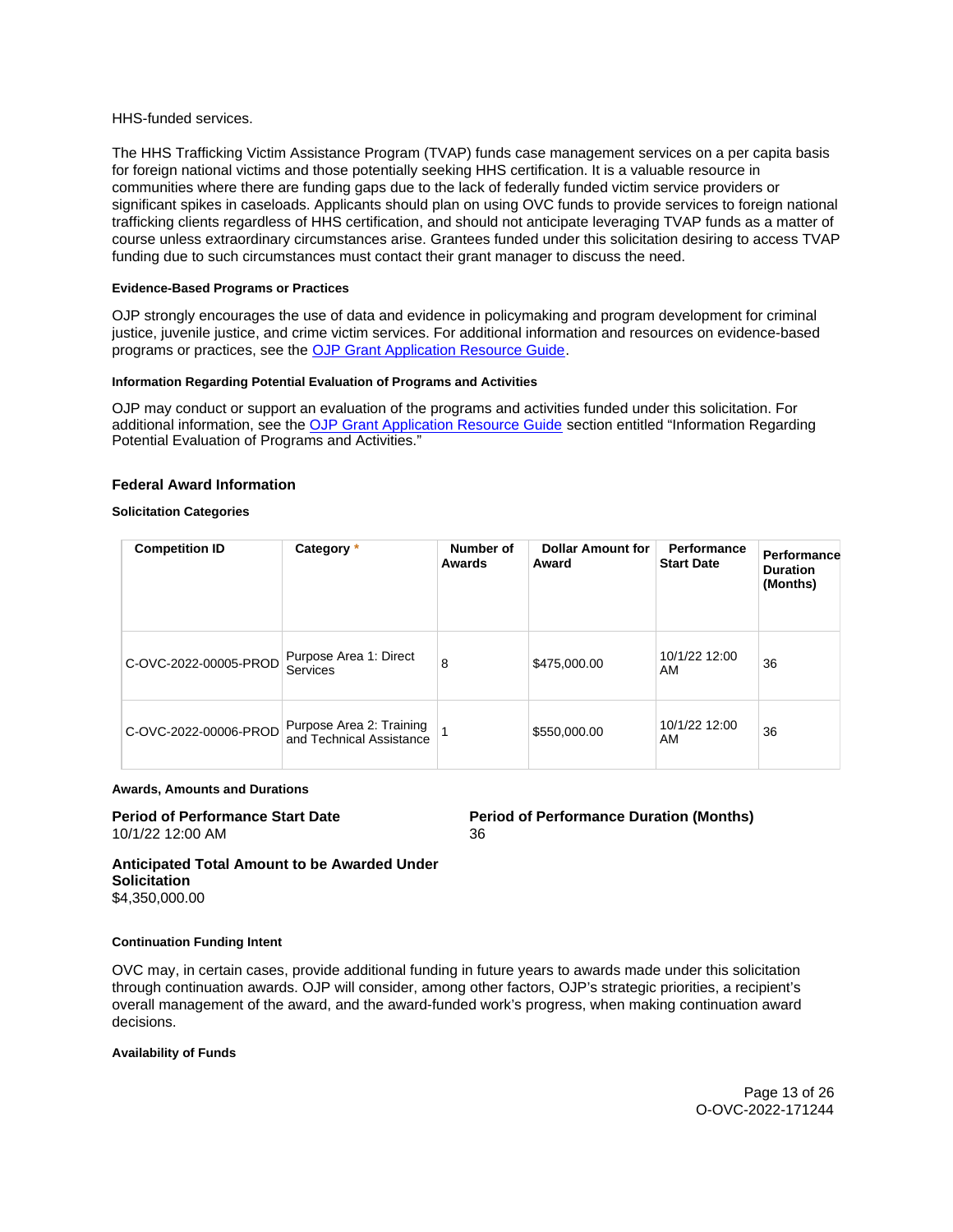<span id="page-14-0"></span>This solicitation, and awards (if any are made) under this solicitation, are subject to the availability of appropriated funds and to any modifications or additional requirements that may be imposed by the agency or by law. In addition, nothing in this solicitation is intended to, and does not, create any right or benefit, substantive or procedural, enforceable at law or in equity by any party against the United States, its departments, agencies, or entities, its officers, employees, or agents, or any other person.

#### **Types of Awards**

OVC expects to make awards under this solicitation as cooperative agreements, which provide for OJP to have substantial involvement in carrying out award activities. See the "Administrative, National Policy, and Other Legal Requirements" section of the [OJP Grant Application Resource Guide](https://www.ojp.gov/funding/apply/ojp-grant-application-resource-guide#administrative) for additional information.

#### **Financial Management and System of Internal Controls**

Award recipients and subrecipients (including recipients or subrecipients that are pass-through entities) must, as described in the Part 200 Uniform Requirements as set out at 2 C.F.R. 200.303, comply with standards for financial and program management. See the [OJP Grant Application Resource Guide](https://www.ojp.gov/funding/apply/ojp-grant-application-resource-guide#fm-internal-controls) for additional information.

#### **Budget Information**

Funds awarded under this solicitation may be used only for purposes and activities consistent with the goals and objectives of this solicitation described for each Purpose Area and to provide, or facilitate, victim access to the list of comprehensive services identified in the "Specific Information" section.

#### **Purpose Area 1**

Purpose Area 1 applicants must include the following costs associated with the following activities in their budget worksheet and budget narrative:

Travel: Applicants must budget sufficient funds to pay for airfare, lodging, and per diem costs to send no more than two program staff members to Washington, D.C., for a 2-day Project Beacon grantee meeting in each year of the award period.

Training and Public Awareness: Applicants must budget a minimum of 2 percent and no more than 5 percent of the total award amount for costs associated with training collaborative partners and other professionals, conducting public awareness activities, and providing project staff with professional development opportunities.

Program Evaluation: Applicants are required to budget a minimum of 2 percent and no more than 5 percent of the total award amount for costs associated with program evaluation activities.

#### **Purpose Area 2**

Purpose Area 2 applicants must include the following costs associated with the following activities in their budget worksheet and budget narrative:

Travel: Applicants must budget sufficient funds to pay for airfare, lodging, and per diem costs to send at least two project staff and/or consultants to provide 2 days of onsite TTA to up to eight Purpose Area 1 grantees for each year of the award period.

Meeting Costs: Applicants must budget sufficient funds to pay for staff and consultant airfare, lodging, and per diem costs associated with planning and conducting an annual 2-day meeting (rental fees for meeting space, AV costs, meeting supplies, etc.) using Washington, D.C., as the destination, for Purpose Area 1 grantees in each year of the award period.

#### **Cost Sharing or Matching Requirement**

This solicitation does not require a match.

#### **Pre-agreement Costs (also known as Pre-award Costs)**

See the [OJP Grant Application Resource Guide](https://www.ojp.gov/funding/apply/ojp-grant-application-resource-guide#pre-agreement-costs) information on Pre-agreement Costs (also known as Pre-award

Page 14 of 26 O-OVC-2022-171244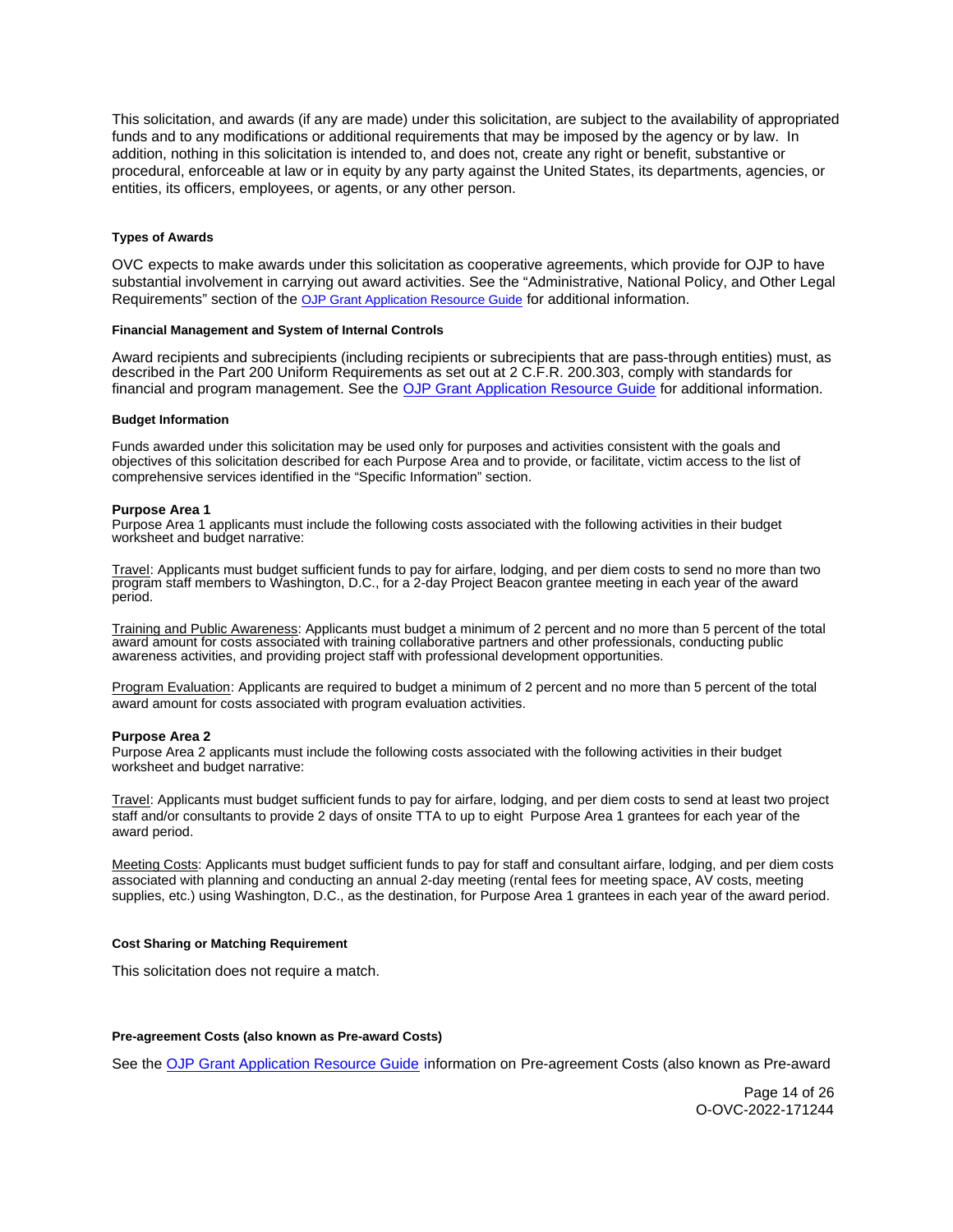<span id="page-15-0"></span>Costs).

#### **Limitation on Use of Award Funds for Employee Compensation: Waiver**

See the [OJP Grant Application Resource Guide](https://www.ojp.gov/funding/apply/ojp-grant-application-resource-guide#limitation-use-award) information on the Limitation on Use of Award Funds for Employee Compensation; Waiver.

#### **Prior Approval, Planning, and Reporting of Conference/Meeting/Training Costs**

See the [OJP Grant Application Resource Guide](https://www.ojp.gov/funding/apply/ojp-grant-application-resource-guide#prior-approval) for information on Prior Approval, Planning, and Reporting of Conference/Meeting/Training Costs.

#### **Costs Associated with Language Assistance (if applicable)**

See the [OJP Grant Application Resource Guide](https://www.ojp.gov/funding/apply/ojp-grant-application-resource-guide#costs-associated) for information on Costs Associated with Language Assistance.

## **Eligibility Information**

For additional eligibility information, see the solicitation cover page.

To advance Executive Order 13929 Safe Policing for Safe Communities, the Attorney General determined that all state, local, and university or college law enforcement agencies must be certified by an approved independent credentialing body or have started the certification process, to be eligible for FY 2022 DOJ discretionary grant funding. To become certified, the law enforcement agency must meet two mandatory conditions: (1) the agency's use-of-force policies adhere to all applicable federal, state, and local laws and (2) the agency's use-of-force policies prohibit chokeholds except in situations where use of deadly force is allowed by law. The certification requirement also applies to law enforcement agencies receiving DOJ discretionary grant funding through a subaward. For detailed information on this certification requirement, please visit

<https://cops.usdoj.gov/SafePolicingEO> to access the Standards for Certification on Safe Policing for Safe Communities, the Implementation Fact Sheet, and the List of Designated Independent Credentialing Bodies.

All recipients and subrecipients (including any for-profit organization) must forgo any profit or management fee.

For information on cost sharing or match requirements, see the "Federal Award Information" section.

## **Application and Submission Information**

The following application elements **must** be included in the application to meet the basic minimum requirements to advance to peer review and receive consideration for funding:

- Proposal Narrative
- Budget Worksheet and Budget Narrative
- An organizational mission statement (Purpose Area 1 applicants only)

See the "Application Elements and Formatting Instructions" section of the OJP Grant Application Resource Guide for information on what happens to an application that does not contain all the specified elements or is nonresponsive to the scope of the solicitation.

## **Information to Complete the Application for Federal Assistance (SF-424)**

The SF-424 must be submitted in [Grants.gov](https://Grants.gov). It is a required standard form used as a cover sheet for submission of pre-applications, applications, and related information. See the [OJP Grant Application Resource Guide](https://www.ojp.gov/funding/Apply/Resources/Grant-App-Resource-Guide.htm) for additional information on completing the SF-424.

In Section 8F of the SF-424, please include the name and contact information of the individual **who will complete the application in JustGrants**. JustGrants will use this information (email address) to assign the application to this user in JustGrants.

> Page 15 of 26 O-OVC-2022-171244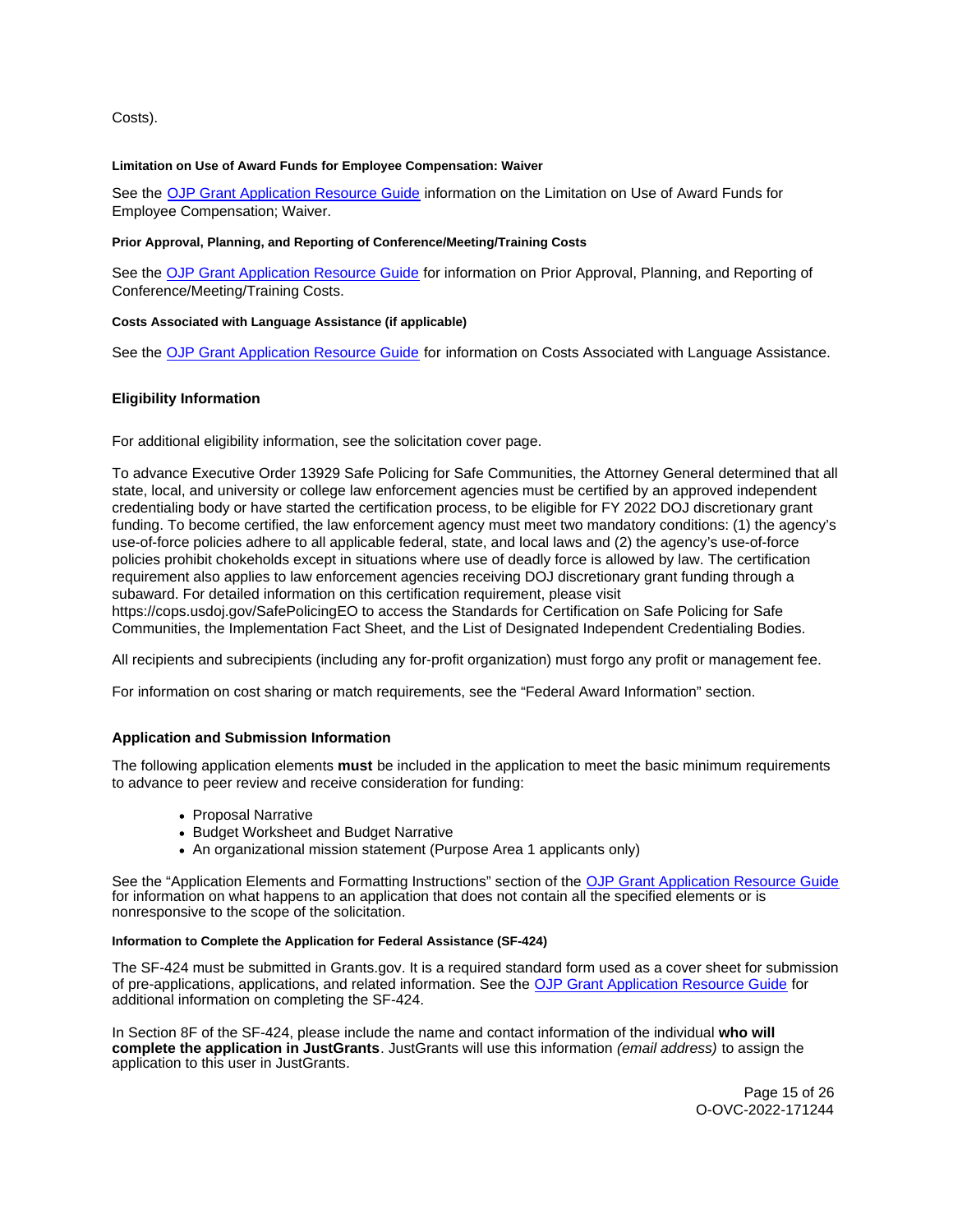<span id="page-16-0"></span>**Intergovernmental Review:** This solicitation ("funding opportunity") **is not** subject to [Executive Order 12372.](https://www.archives.gov/federal-register/codification/executive-order/12372.html) (In completing the SF-424, an applicant is to answer question 19 by selecting the response that the "Program is not covered by E.O. 12372.")

## **Standard Applicant Information (JustGrants 424 and General Agency Information)**

The Standard Applicant Information section of the JustGrants application is pre-populated with the SF-424 data submitted in [Grants.gov.](https://Grants.gov) The applicant will need to review the Standard Applicant Information in JustGrants and make edits as needed. Within this section, the applicant will need to: add zip codes for areas affected by the project; confirm its Authorized Representative; and verify and confirm the organization's unique entity identifier, legal name, and address.

#### **Proposal Abstract**

A proposal abstract (no more than 400 words) summarizing the proposed project, including the purpose of the project, primary activities, expected outcomes, the service area, intended beneficiaries and subrecipients (if known), will be completed in the JustGrants web-based form. This abstract should be written in the third person and will be made publicly available on the OJP website if the project is awarded.

#### **Proposal Narrative**

The proposal narrative should be submitted as an attachment in JustGrants. The attached document should be double-spaced, using a standard 12-point font; have no less than 1-inch margins; and should not exceed 25 pages. Pages should be numbered and submitted as an attachment. If the proposal narrative fails to comply with these length restrictions, OVC may consider such noncompliance in peer review and in final award decisions.

The following sections must be included as part of the proposal narrative:

#### a. Description of the Issue

Purpose Area 1: Purpose Area 1 applicants must include the following as part of a detailed, written narrative description of the issue to be addressed by the proposed project:

- A description of the applicant's organizational history, mission, and current menu of services offered to American Indians and Alaska Natives. The applicant must submit a copy of its organizational mission statement as an attachment to the application and is encouraged to attach the biographies of the members of its board of directors to the application too.
- A description of other organizations and agencies in the proposed community to be served that are specifically dedicated to addressing the health, welfare, and safety needs of American Indians and Alaska Natives who reside in the area.
- A description of existing services for victims of human trafficking in the community to be served, including the identification of the unmet needs and gaps in services for AI/AN victims of human trafficking.
- An explanation of how the applicant will use funding from this program to address the current unmet needs of AI/AN victims of human trafficking in the community to be served, using a trauma-informed, victim-sensitive approach.

Purpose Area 2: Purpose Area 2 applicants must include the following as part of a detailed, written narrative description of the issue to be addressed:

- A general description of the health, safety, and general welfare needs of AI/ANs who reside in urban communities, and a description of the types of services, organizations, and agencies that are generally available to meet their needs.
- A description of the applicant organization's experience in providing TTA to organizations that serve urban American Indians and Alaska Natives. A statement explaining the applicant's experience in providing TTA on how to identify and meet the

Page 16 of 26 O-OVC-2022-171244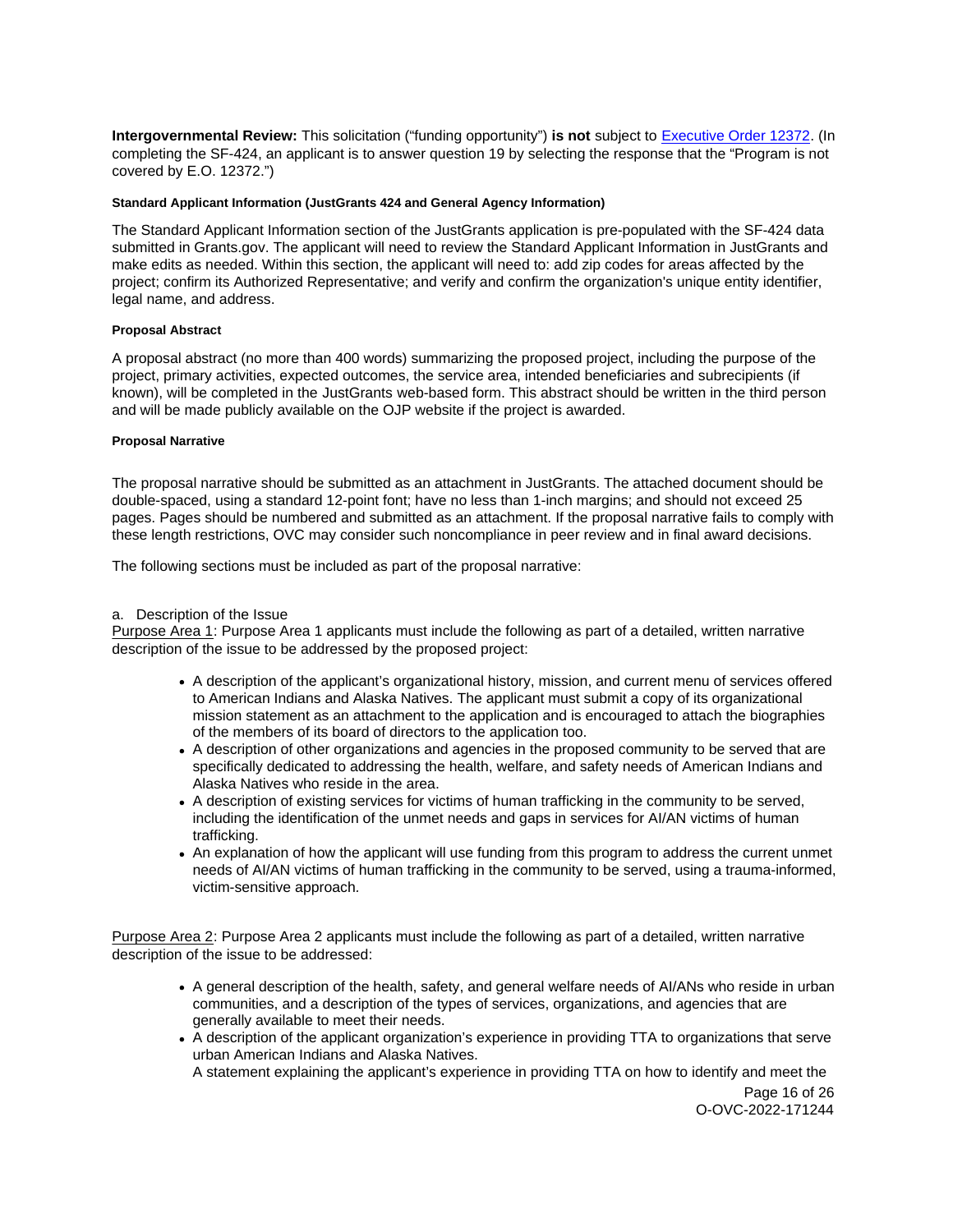needs of AI/AN victims of human trafficking.

- A description of the unmet TTA needs of organizations and agencies who are seeking to provide services to AI/AN victims of human trafficking.
- b. Project Design and Implementation

Applicants for both purpose areas must include a coherent, concise, and comprehensive plan to develop and implement the proposed project in this section of their program narrative.

## Purpose Area 1

- A detailed statement of the goals and objectives the applicant will complete during the 36-month award period. These goals and objectives must align with the overarching goal for Project Beacon, and objectives specific to the applicant's proposed purpose area as described in the solicitation.
- A description of the applicant's current capacity to provide the services required as part of the Comprehensive Services Model section.
- Identification of current or potential collaborative partners who have the organizational capacity to assist the applicant in providing the other services required as part of the Comprehensive Services Model section.
- A detailed, 36-month project timeline which details how the applicant will accomplish its stated goals and objectives (including the development of the post-award public awareness and training plan and program evaluation plan), and the name, title, and organization of the individual responsible for carrying-out the identified activities. The timeline should be submitted as a separate attachment. If the applicant has not attached the required Purpose Area 1 deliverables (MOUs, logic model, and plan for comprehensive services delivery) to the application, the development of these deliverables should be included in the proposed project timeline.

#### Purpose Area 2

- Applicants should clearly articulate goals and objectives that illustrate how the proposed project will mirror the goals, objectives, and activities detailed for Purpose Area 2 in the solicitation.
- Applicants must submit a detailed, 36-month project timeline which details how the applicant will accomplish its stated goals and objectives during the award period and complete each of the required deliverables for this purpose area outlined in the solicitation; include the name, title, and organization of the individuals responsible for carrying out the identified activities. The timeline should be submitted as a separate attachment.
- Applicants should explain how the proposed project will increase the capacity of Purpose Area 1 grantees to provide comprehensive, culturally appropriate, trauma-informed, victim-sensitive, services to urban AI/AN victims of human trafficking.
- c. Capabilities and Competencies

Applicants must successfully demonstrate their knowledge of and expertise in meeting the health, safety, and general welfare needs of members of urban AI/AN populations.

Purpose Area 1 applicants should provide the following information in this section:

A detailed description of the experience of key personnel (employees, independent consultants, and/or staff of subcontractors or subrecipients) in providing services to meet the health, safety, and general welfare needs of members of urban AI/AN populations, including any relevant experience in providing services to victims of human trafficking (if applicable). Applicants should attach resumes and position for key personnel as attachments. If the applicant is proposing to create a new position (s) to staff the proposed project, the applicant should attach a proposed job description for the new position that would be created with grant funds.

> Page 17 of 26 O-OVC-2022-171244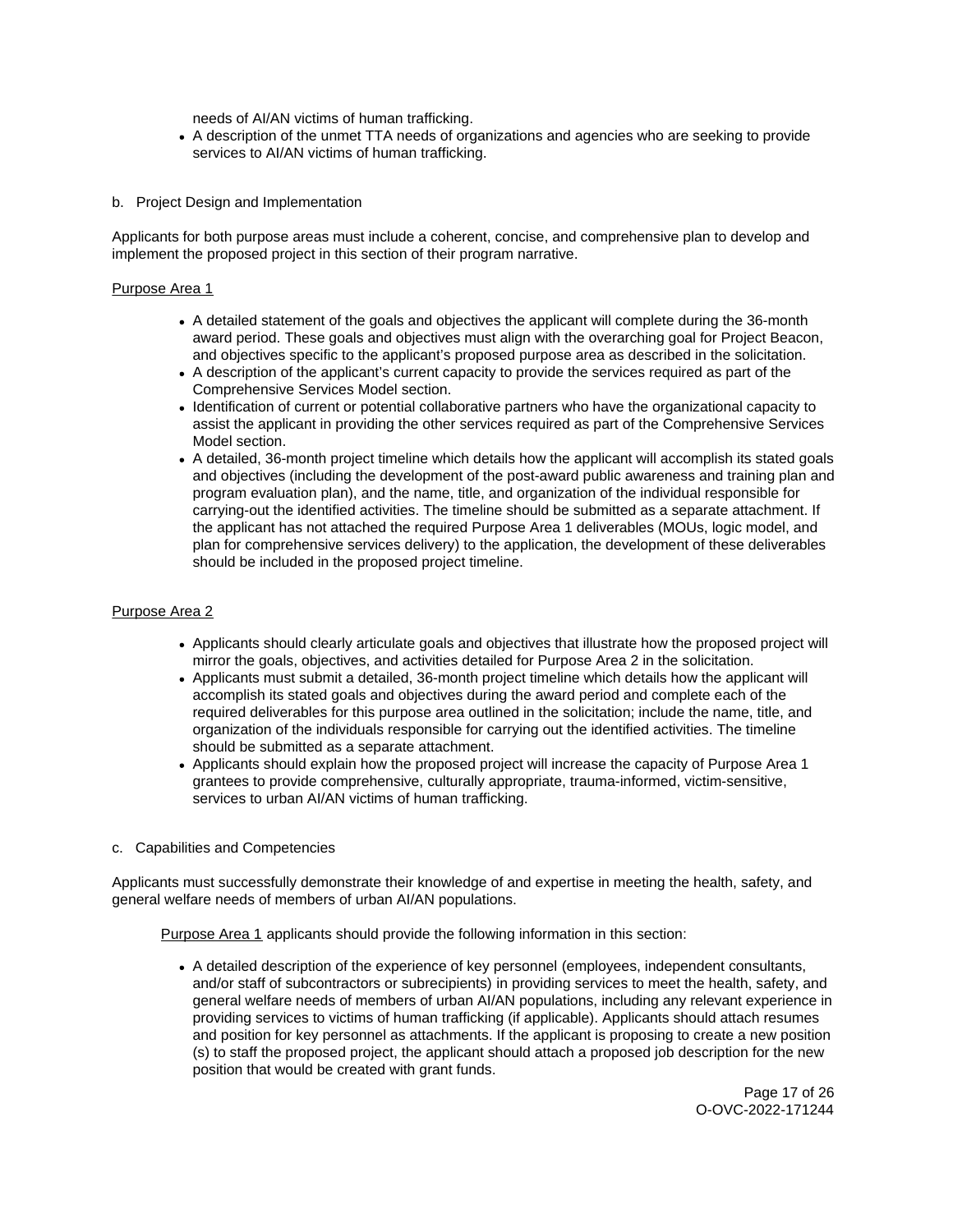- If the applicant has no prior experience in providing services to victims of human trafficking, the applicant should describe a prior experience in using grant funding to increase its organizational capacity to address an unmet need of its service population.
- A description of the roles/responsibilities assigned to key personnel who will be responsible for developing and implementing the proposed project.
- A description of the organizational structure of the applicant, including who will supervise the work of key personnel.
- A description of the organization's current/prior experience with managing federal grant awards, including a description of the organization's administrative capacity to comply with federal award requirements and successfully account for federal award funds.

Purpose Area 2 applicants should describe the following information in this section:

- Their previous work providing capacity-building TTA to organizations that provide services to urban AI/ANs, including the purpose and goals of the TTA and the outcomes of the efforts.
- The experience of its proposed key personnel (employees, independent consultants, and/or staff of subcontractors or subrecipients) in providing direct services, and/or providing TTA to individuals and organizations on how to meet the needs of AI/AN victims of human trafficking, including vulnerable sub-populations of LGBTQIA/Two-Spirit individuals, and youth victims.
- Key personnel who will be responsible for developing and implementing the proposed project (attach resumes and position descriptions for these individuals). Applicants should attach a position description for any new position(s) that will be created to develop and implement the proposed project.
- The relevant education, training, and experience its proposed key personnel have with designing program evaluation activities and analyzing program evaluation data; designing and executing a media strategy and community awareness and outreach plan; understanding and explaining federal confidentiality and privacy laws, regulations, and rules; and developing collaborative partnerships and fostering cooperation among members of a multidisciplinary team.
- Their organizational capacity to comply with the administrative requirements of federal grant awards and successfully account for federal award funds.
- d. Plan for Collecting the Data Required for this Solicitation's Performance Measures

OVC will use the performance measurement data collected and reported by Project Beacon grantees to assess the overall effectiveness of the program. Applicants for both purpose areas should use this section to:

- Identify by name/position title who will be responsible for collecting and reporting the required performance measurements for their purpose area, as outlined in this solicitation.
- Explain how the data will be stored (digitally, software application, information database, or hard copy files) and who will have access to it.
- Explain whether the data collected to satisfy this solicitation's reporting requirements will be used for some other purpose (e.g., program planning, individual project evaluation activities, to satisfy the performance measurement reporting requirements for another funding source).

**Note**: Applicants are **not** required to submit performance data with the application. Rather, performance measure information is included as an alert that successful applicants will be required to submit performance data as part of each award's reporting requirements.

OJP will require each successful applicant to submit regular performance data that show the completed work's results. The performance data must directly relate to the goals, objectives, and deliverables identified in the "Goals, Objectives, and Deliverables" section.

Applicants can visit OJP's performance measurement page at [www.ojp.gov/performance](https://www.ojp.gov/performance) for an overview of performance measurement activities at OJP.

> Page 18 of 26 O-OVC-2022-171244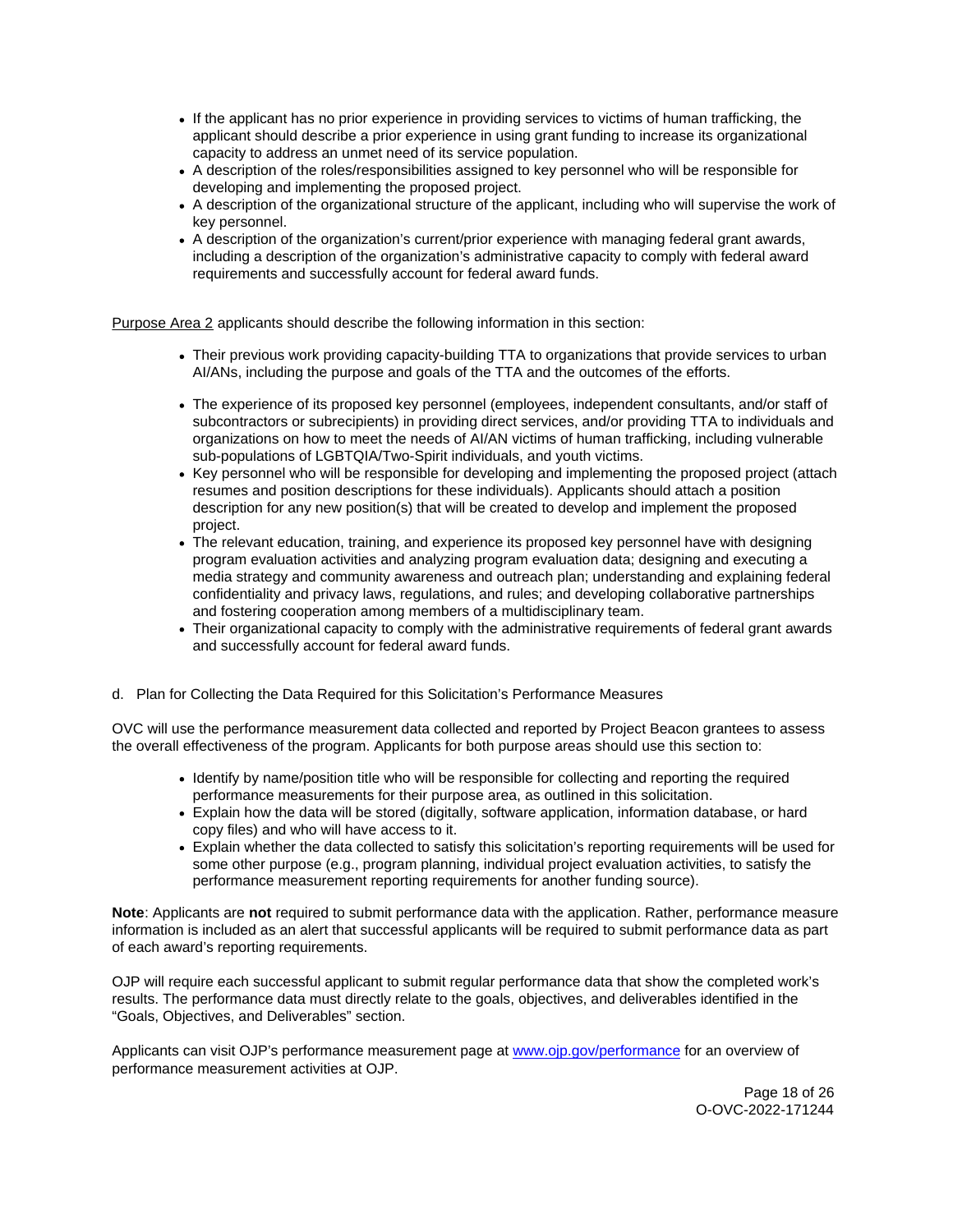<span id="page-19-0"></span>OVC will require award recipients to submit performance measure data and a semiannual performance report in JustGrants. Examples of the performance measures questionnaires and resources can be found at [https://ovc.ojp.gov/funding/performance-measures.](https://ovc.ojp.gov/funding/performance-measures) OVC will provide further guidance on the post-award submission process, if selected for award.

## **Note on Project Evaluations**

An applicant that proposes to use award funds through this solicitation to conduct project evaluations must follow the guidance in the "Note on Project Evaluations" section in the [OJP Grant Application Resource Guide](https://www.ojp.gov/funding/Apply/Resources/Grant-App-Resource-Guide.htm) 

#### **Goals, Objectives, Deliverables, and Timeline**

The applicant will submit its project's goals, objectives, deliverables, and timelines in the JustGrants web-based form.

#### **Budget and Associated Documentation**

#### **Budget Worksheet and Budget Narrative (attachment)**

Applicants will attach a budget worksheet and budget narrative in JustGrants. See the [OJP Grant Application](https://ojp.gov/funding/Apply/Resources/Grant-App-Resource-Guide.htm)  [Resource Guide](https://ojp.gov/funding/Apply/Resources/Grant-App-Resource-Guide.htm) for additional information.

#### **Indirect Cost Rate Agreement (if applicable)**

The applicant will submit its indirect cost rate agreement by uploading it as an attachment in JustGrants. See the [OJP Grant Application Resource Guide](https://www.ojp.gov/funding/apply/ojp-grant-application-resource-guide#indirect-cost) for additional information.

#### **Employee Compensation Waiver**

See the [OJP Grant Application Resource Guide](https://www.ojp.gov/funding/apply/ojp-grant-application-resource-guide#limitation-use-award) for information on the Limitation on Use of Award Funds for Employee Compensation; Waiver.

#### **Financial Management Questionnaire (including applicant disclosure of high-risk status)**

The applicant will download the questionnaire, complete it, and submit it by uploading it as an attachment in JustGrants. See the [OJP Grant Application Resource Guide](https://www.ojp.gov/funding/apply/ojp-grant-application-resource-guide#fm-internal-controls-questionnaire) for the link to the questionnaire and additional information.

#### **Additional Application Components**

#### **Purpose Area 1 Only: Organizational Mission Statement (Mandatory)**

Purpose Area 1 applicants are required to submit a copy of their organizational mission statement to illustrate that their primary mission is to meet the health, safety, and general welfare needs of American Indians and Alaska Natives.

## **Purpose Area 1 Only: Biographies of Board Members (Optional)**

In addition to attaching a mandatory organizational mission statement, Purpose Area 1 applicants are strongly encouraged to attach a narrative biographical sketch of the members of their board of directors.

#### **Purpose Area 1 Only: MOUs, Logic Model, Plan for Comprehensive Services (Optional)**

Purpose Area 1 applicants who have already executed MOUs with collaborative partners, created a logic model, and created a plan to deliver each of the comprehensive services identified in the Comprehensive Services Model section, should attach these documents to the application for funding. Applicants who have not yet developed these deliverables will have 18 months to develop them post-award.

> Page 19 of 26 O-OVC-2022-171244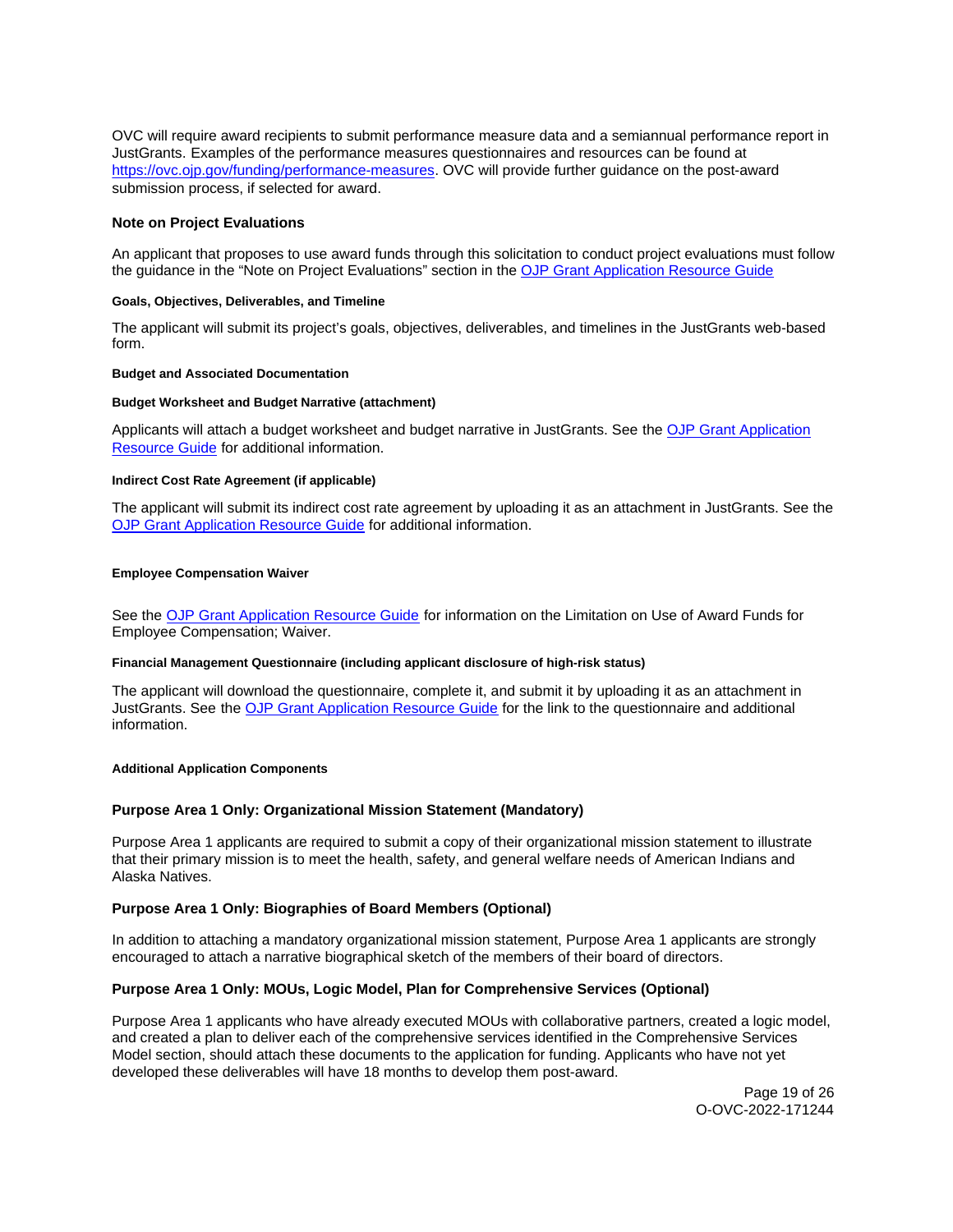## <span id="page-20-0"></span>**Purpose Areas 1 and 2: Position Descriptions and Resumes (Optional)**

Applicants to both purpose areas are strongly encouraged to submit resumes and position descriptions for key personnel (employees, independent consultants, and staff from subcontractor or subrecipient organizations).

#### **Research and Evaluation Independence and Integrity Statement**

If an application proposes research (including research and development) and/or evaluation, the applicant must demonstrate research/evaluation independence and integrity, including appropriate safeguards, before it may receive award funds. The applicant will submit documentation of its research and evaluation independence and integrity by uploading it as an attachment in JustGrants. For additional information, see the [OJP Grant](https://www.ojp.gov/funding/apply/ojp-grant-application-resource-guide#research-evaluation)  [Application Resource Guide.](https://www.ojp.gov/funding/apply/ojp-grant-application-resource-guide#research-evaluation)

#### **Disclosures and Assurances**

The applicant will address the following disclosures and assurances.

#### **Disclosure of Lobbying Activities**

Complete and submit the SF-LLL in [Grants.gov.](https://Grants.gov) See the [OJP Grant Application Resource Guide](https://www.ojp.gov/funding/apply/ojp-grant-application-resource-guide#disclosure-lobby) for additional information.

#### **DOJ Certified Standard Assurances**

Review and accept the DOJ Certified Standard Assurances in JustGrants. See the OJP Grant Application [Resource Guide](https://www.ojp.gov/funding/apply/ojp-grant-application-resource-guide#administrative) for additional information.

#### **Applicant Disclosure of Duplication in Cost Items**

Complete the JustGrants web-based Applicant Disclosure of Duplication in Cost Items form. See the [OJP Grant](https://www.ojp.gov/funding/apply/ojp-grant-application-resource-guide#applicant-disclosure-pending-applications)  [Application Resource Guide](https://www.ojp.gov/funding/apply/ojp-grant-application-resource-guide#applicant-disclosure-pending-applications) for additional information.

## **DOJ Certifications Regarding Lobbying; Debarment, Suspension and Other Responsibility Matters; and Drug-Free Workplace Requirements**

Review and accept the DOJ Certified Certifications Regarding Lobbying; Debarment, Suspension and Other Responsibility Matters; Drug-Free Workplace Requirements; Law Enforcement and Community Policing in JustGrants. See the [OJP Grant Application Resource Guide](https://www.ojp.gov/funding/apply/ojp-grant-application-resource-guide#administrative) for additional information.

#### **Applicant Disclosure and Justification – DOJ High Risk Grantees (if applicable)**

If applicable, submit the DOJ High Risk Disclosure and Justification as an attachment in JustGrants. A DOJ High Risk Grantee is an award recipient that has received a DOJ High Risk designation based on a documented history of unsatisfactory performance, financial instability, management system or other internal control deficiencies, or noncompliance with award terms and conditions on prior awards, or that is otherwise not responsible. See the [OJP Grant Application Resource Guide](https://www.ojp.gov/funding/apply/ojp-grant-application-resource-guide#administrative) for additional information.

#### **How to Apply**

Step 1: The applicant must submit the **SF-424** and **SF-LLL** in [Grants.gov](https://Grants.gov) at [https://www.grants.gov/web/grants/register.html.](https://www.grants.gov/web/grants/register.html)

Step 2: The applicant must then submit the **full application,** including attachments, in JustGrants in [JustGrants.usdoj.gov.](https://justicegrants.usdoj.gov/)

For additional information, see the "How to Apply" section in the [OJP Grant Application Resource Guide](https://www.ojp.gov/funding/apply/ojp-grant-application-resource-guide#apply) and the [DOJ Application Submission Checklist.](https://justicegrants.usdoj.gov/sites/g/files/xyckuh296/files/media/document/appln-submission-checklist.pdf)

#### **Submission Dates and Time**

Page 20 of 26 O-OVC-2022-171244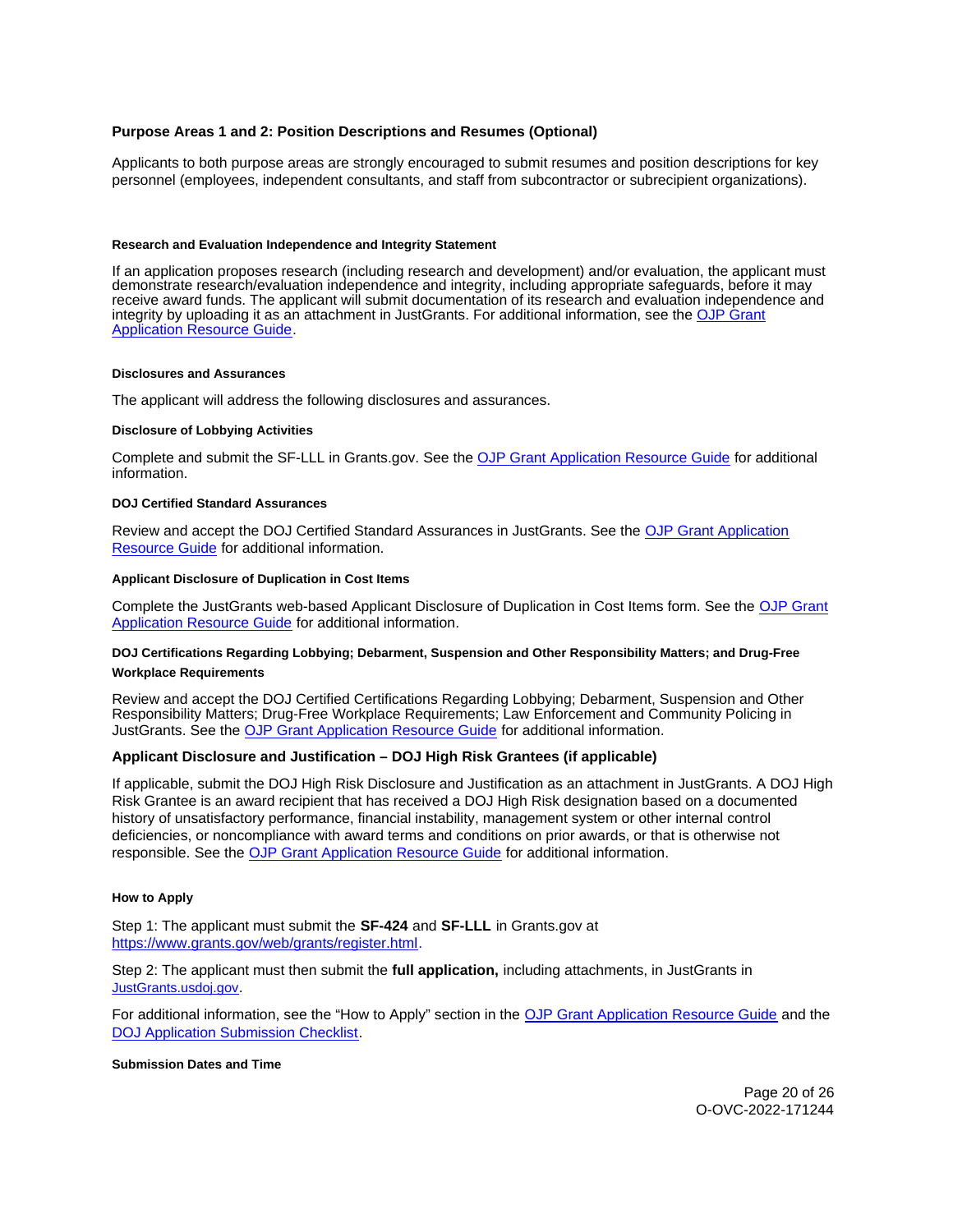<span id="page-21-0"></span>The **SF-424 and the SF-LLL** must be submitted in [Grants.gov](https://Grants.gov) by 11:59 p.m. eastern time on May 31, 2022.

The **full application** must be submitted in JustGrants by 8:59 p.m. eastern time on June 6, 2022.

OJP urges applicants to submit their [Grants.gov](https://Grants.gov) and JustGrants submissions prior to the due dates to allow sufficient time to correct errors and resubmit by the submission deadlines if a rejection notification is received. To be considered timely, the **full application** must be submitted in JustGrants by the JustGrants application deadline.

## **Experiencing Unforeseen Technical Issues**

An applicant that experiences unforeseen SAM.gov, [Grants.gov,](https://Grants.gov) or JustGrants technical issues beyond its control that prevent application submission by the deadline, must demonstrate all efforts in requesting technical support in order to submit an application by the deadline. Technical support is available via phone and email to the applicable SAM.gov, [Grants.gov,](https://Grants.gov) or JustGrants support centers or service desks in which an applicant received a ticket number for resolution. If an applicant misses a deadline due to unforeseen technical difficulties, the applicant may request a waiver to submit an application after the deadline. Note: If an applicant does not submit all the required [Grants.gov](https://Grants.gov) forms by the [Grants.gov](https://Grants.gov) deadline, the applicant will not be able to proceed to the JustGrants portion of the application process.

An applicant experiencing technical difficulties with the following systems must contact the associated support desk indicated below to report the technical issue and receive a tracking number:

- [Grants.gov](https://Grants.gov)  contact the [Grants.gov Customer Support Hotline](https://www.grants.gov/web/grants/support.html)
- SAM.gov contact the [SAM Help Desk \(Federal Service Desk\)](https://www.fsd.gov/gsafsd_sp)
- JustGrants contact the JustGrants Support Desk at [JustGrants.Support@usdoj.gov](mailto:JustGrants.Support@usdoj.gov) or 833–872–5175

An applicant requesting a waiver to submit a late application must document their request for technical assistance in an email to the OJP Response Center at [grants@ncjrs.gov\]](file:///C:/Users/local_Yehj/INetCache/Content.Outlook/20U4XBR7/grants@ncjrs.gov) **within 24 hours after the application deadline** to request approval to submit its application after the deadline. If an applicant has technical issues with [Grants.gov,](https://Grants.gov) the applicant must contact the OJP Response Center within 24 hours of the [Grants.gov](https://Grants.gov) deadline to request approval to submit after the deadline. However, waiver requests will not be reviewed until after the JustGrants deadline to allow time for all waivers to be submitted. Waiver requests to submit after the submission deadline must:

- Describe the technical difficulties experienced;
- Include a timeline of the applicant's submission efforts (e.g., what date and time did the error occur, what date and time was action taken to resolve the issue and resubmit; and what date and time did support representatives respond)
- Include an attachment(s) of the complete grant application and all required documentation and material; and
- Include the applicant's Unique Entity Identifier, any applicable SAM.gov tracking number(s), and [Grants.gov](https://Grants.gov) Help Desk and JustGrants Support Desk Ticket Numbers.

OJP will review each request for late submission and required supporting documentation and notify the applicant whether the request has been approved or denied. For more details on the waiver process, OJP encourages applicants to review the "Experiencing Unforeseen Technical Issues" section in the [OJP Grant Application](https://www.ojp.gov/funding/apply/ojp-grant-application-resource-guide#experiencing-unforeseen-technical-issues)  [Resource Guide](https://www.ojp.gov/funding/apply/ojp-grant-application-resource-guide#experiencing-unforeseen-technical-issues).

## **Application Review Information**

## **Review Criteria**

## **a. Merit Review Criteria**

Applications that meet the basic minimum requirements for both purpose areas will be evaluated by peer reviewers on how the proposed project/program addresses the following criteria:

> Page 21 of 26 O-OVC-2022-171244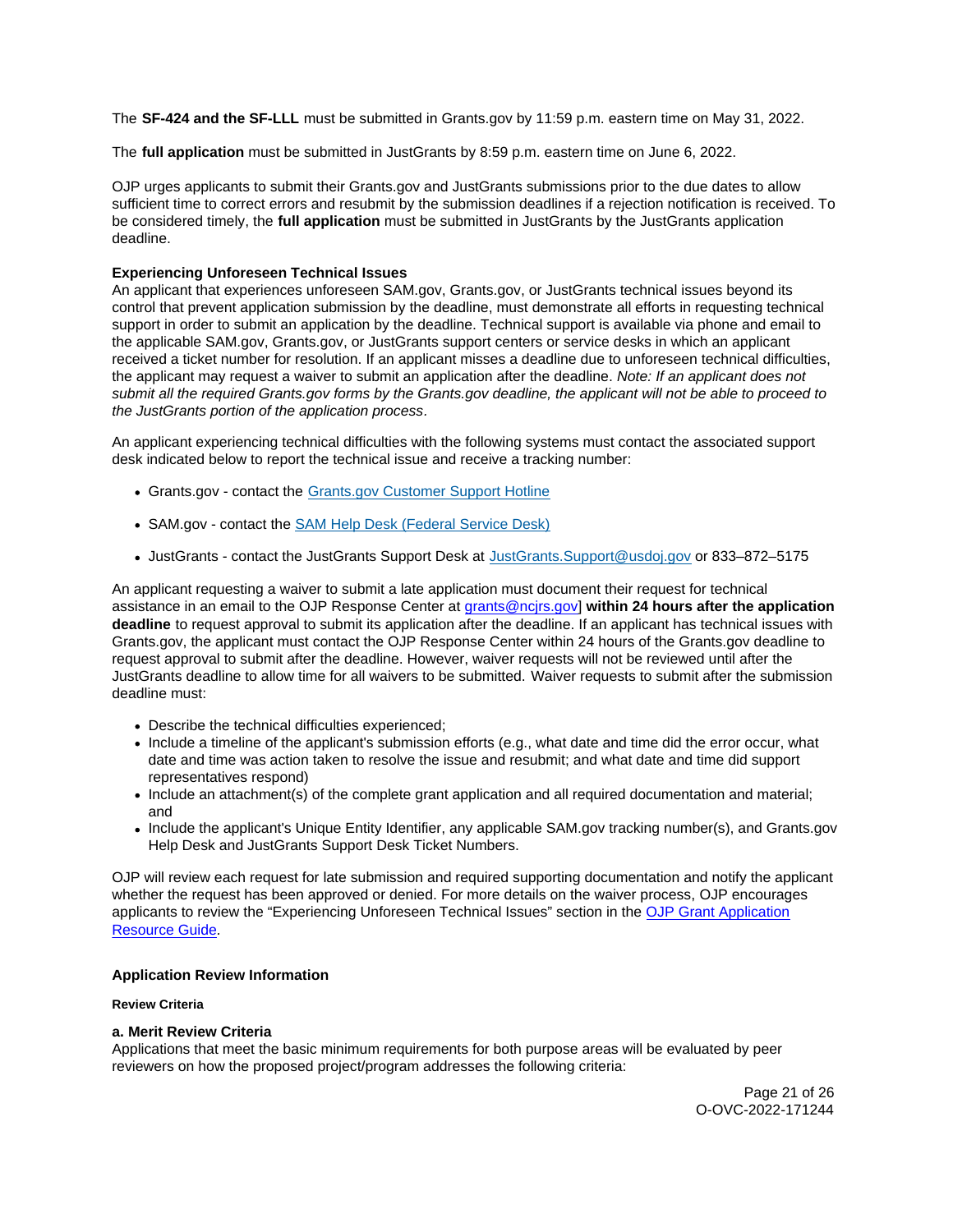- <span id="page-22-0"></span>1. Description of the Issue (15%) - evaluate the applicant's understanding of the program/issue to be addressed.
- 2. Project Design and Implementation (35%) evaluate the adequacy of the proposal, including the goals, objectives, timelines, milestones, and deliverables.
- 3. Capabilities and Competencies (30%) evaluate the administrative and technical capacity of the applicant to successfully accomplish the goals and objectives.
- 4. Plan for Collecting the Data Required for this Solicitation's Performance Measures (5%) evaluate the applicant's understanding of the performance data reporting requirements and the plan for collecting the required data.
- 5. Budget (15%) evaluate for completeness, cost effectiveness, and allowability (e.g., reasonable, allocable, and necessary for project activities).

## **b. Other Review Criteria/Factors**

Other important considerations for OVC include geographic diversity, strategic priorities available funding, past performance, and the extent to which the Budget Worksheet and Budget Narrative (web-based form) accurately explain project costs that are reasonable, necessary, and otherwise allowable under federal law and applicable federal cost principles.

#### **Review Process**

Applications submitted under this solicitation that meet the basic minimum requirements, will be evaluated for technical merit by a peer review panel(s) in accordance with OJP peer review policy and procedures using the review criteria listed above.

OJP screens applications to ensure they meet the basic minimum requirements prior to conducting the peer review. Although specific requirements may vary, the following are common requirements applicable to all OJP solicitations:

- The application must be submitted by an eligible type of applicant.
- The application must request funding within programmatic funding constraints (if applicable).
- The application must be responsive to the scope of the solicitation.
- The application must include all items necessary to meet the basic minimum requirements.

Pursuant to the Part 200 Uniform Requirements, before award decisions are made, OJP also reviews information related to the degree of risk posed by the applicant. Among other things to help assess whether an applicant with one or more prior federal awards has a satisfactory record with respect to performance, integrity, and business ethics, OJP checks whether the applicant is listed in SAM as excluded from receiving a federal award.

In addition, if OJP anticipates that an award will exceed \$250,000 in federal funds, OJP also must review and consider any information about the applicant that appears in the non-public segment of the integrity and performance system accessible through SAM (currently, the Federal Awardee Performance and Integrity Information System, FAPIIS).

**Important note on FAPIIS:** An applicant, may review and comment on any information about itself that currently appears in FAPIIS and was entered by a federal awarding agency. OJP will consider such comments by the applicant, in addition to the other information in FAPIIS, in its assessment of the risk posed by the applicant.

Absent explicit statutory authorization or written delegation of authority to the contrary, all final award decisions will be made by the Assistant Attorney General, who may consider not only peer review ratings and OVC recommendations, but also other factors as indicated in this section.

## **Federal Award Administration Information**

**Federal Award Notices** 

Page 22 of 26 O-OVC-2022-171244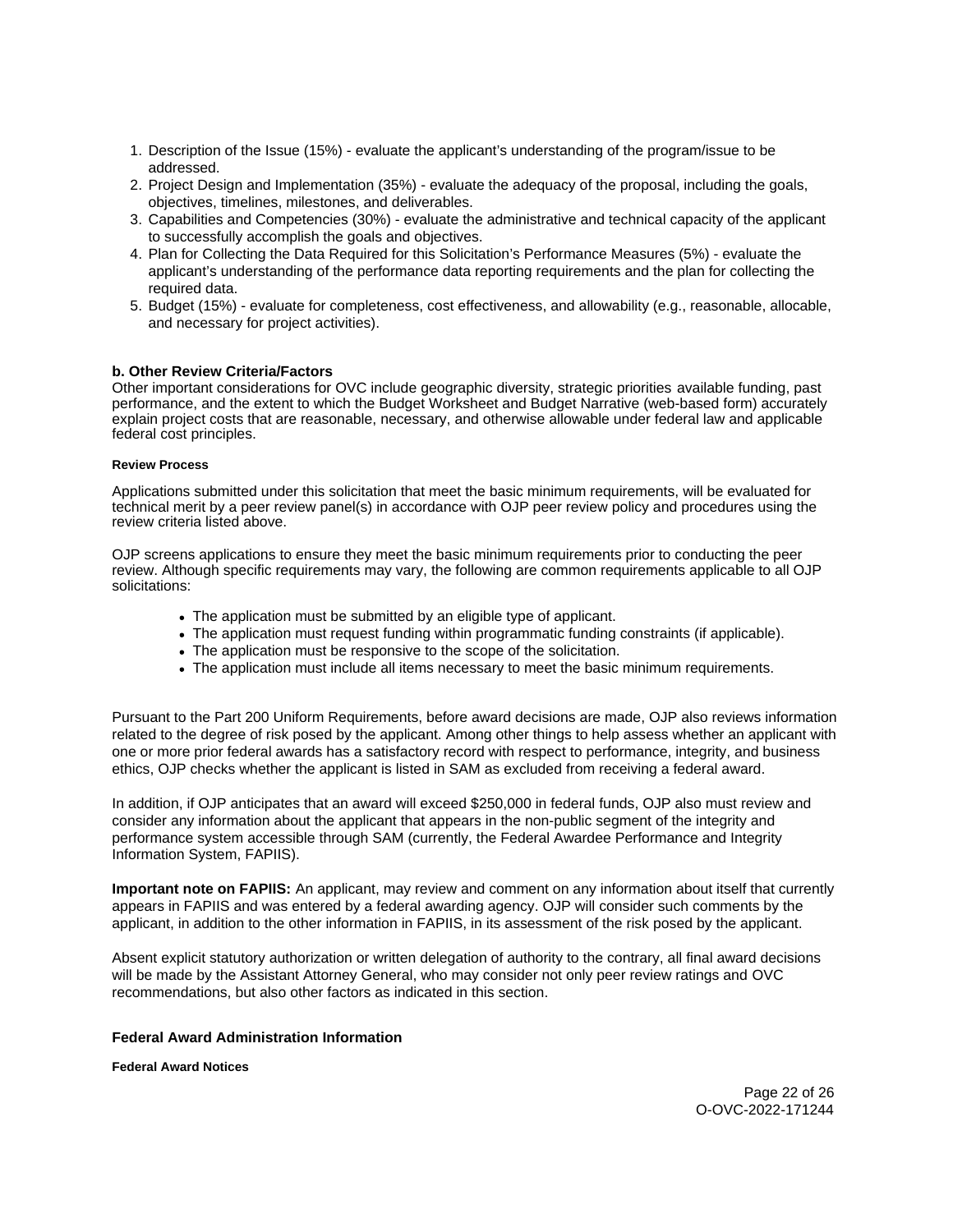<span id="page-23-0"></span>See the [OJP Grant Application Resource Guide](https://www.ojp.gov/funding/apply/ojp-grant-application-resource-guide#federal-award-notices) for information on award notifications and instructions.

#### **Administrative, National Policy, and Other Legal Requirements**

If selected for funding, in addition to implementing the funded project consistent with the OJP-approved application, the recipient must comply with all award conditions and all applicable requirements of federal statutes and regulations, including the applicable requirements referred to in the assurances and certifications executed in connection with award acceptance. For additional information on these legal requirements, see the "Administrative, National Policy, and Other Legal Requirements" section in the [OJP Grant Application Resource](https://www.ojp.gov/funding/apply/ojp-grant-application-resource-guide#administrative)  [Guide.](https://www.ojp.gov/funding/apply/ojp-grant-application-resource-guide#administrative)

#### **Information Technology (IT) Security Clauses**

An application in response to this solicitation may require inclusion of information related to information technology security. See the [OJP Grant Application Resource Guide](https://www.ojp.gov/funding/apply/ojp-grant-application-resource-guide#information-technology) for information on information technology security.

#### **General Information about Post-Federal Award Reporting Requirements**

In addition to the deliverables described in the "Program Description" section, all award recipients under this solicitation will be required to submit certain reports and data.

Required reports. Award recipients typically must submit quarterly financial reports, semiannual performance reports, final financial and performance reports, and, if applicable, an annual audit report in accordance with the Part 200 Uniform Requirements or specific award conditions. Future awards and fund drawdowns may be withheld if reports are delinquent. (In appropriate cases, OJP may require additional reports.)

See the [OJP Grant Application Resource Guide](https://www.ojp.gov/funding/Apply/Resources/Grant-App-Resource-Guide.htm) for additional information on specific post-award reporting requirements, including performance measure data.

#### **Federal Awarding Agency Contact(s)**

For OJP contact(s), see the solicitation cover page.

For contact information for [Grants.gov](https://Grants.gov), see the solicitation cover page.

For contact information for JustGrants, see the solicitation cover page.

#### **Other Information**

#### **Freedom of Information and Privacy Act (5 U.S.C. 552 and 5 U.S.C. 552a)**

See the [OJP Grant Application Resource Guide](https://www.ojp.gov/funding/apply/ojp-grant-application-resource-guide#foia) for information on the Freedom of Information and Privacy Act (5 U.S.C. 552 and 5 U.S.C. 552a).

#### **Provide Feedback to OJP**

See the [OJP Grant Application Resource Guide](https://www.ojp.gov/funding/apply/ojp-grant-application-resource-guide#feedback) for information on how to provide feedback to OJP.

#### **Performance Measures**

Award recipients will be required to submit performance measure data and performance reports in JustGrants. Examples of the performance measures questionnaires and resources can be found at [https://ovc.ojp.gov/funding/performance-measures.](https://ovc.ojp.gov/funding/performance-measures)

**Application Checklist** 

## **OVC FY 2022 Project Beacon: Increasing Access to Services for**

Page 23 of 26 O-OVC-2022-171244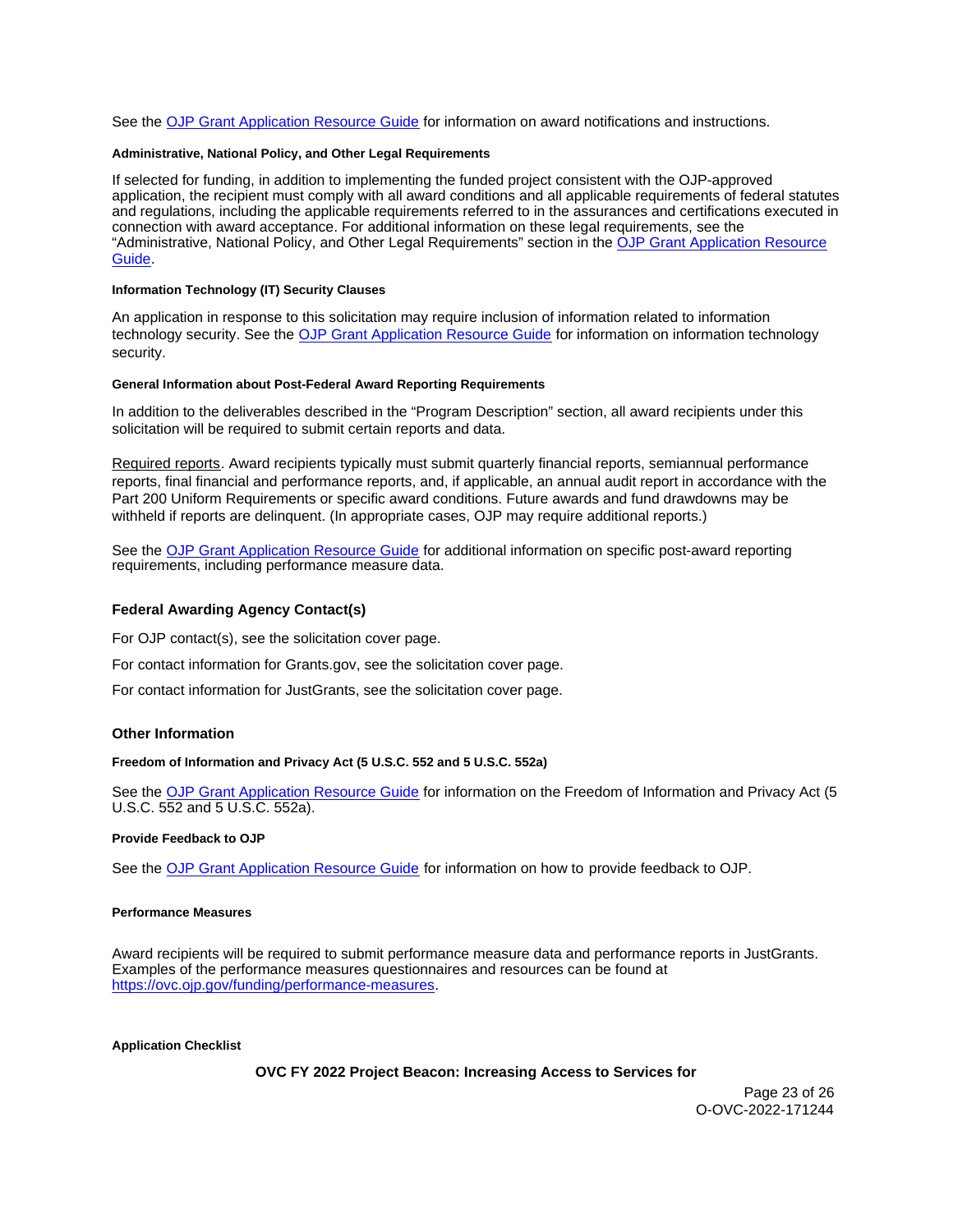## **Urban American Indian and Alaska Native Victims of Human Trafficking**

This application checklist has been created as an aid in developing an application. The [DOJ Application](https://justicegrants.usdoj.gov/sites/g/files/xyckuh296/files/media/document/appln-submission-checklist.pdf)  [Submission Checklist](https://justicegrants.usdoj.gov/sites/g/files/xyckuh296/files/media/document/appln-submission-checklist.pdf) is another resource.

#### **What an Applicant Must Do:**

Prior to registering in [Grants.gov](https://Grants.gov):

Confirm your Entity's [System Award Management \(SAM\)](https://sam.gov/SAM/) Registration Information (see [OJP Grant](https://www.ojp.gov/funding/apply/ojp-grant-application-resource-guide#apply)  [Application Resource Guide\)](https://www.ojp.gov/funding/apply/ojp-grant-application-resource-guide#apply)

#### To register in [Grants.gov](https://Grants.gov):

- Acquire an AOR and a [Grants.gov](https://Grants.gov) username and password (see OJP Grant Application Resource [Guide\)](https://www.ojp.gov/funding/apply/ojp-grant-application-resource-guide#apply)
- Acquire AOR confirmation from the E-Business Point of Contact (E-Biz POC) (see OJP Grant [Application Resource Guide\)](https://www.ojp.gov/funding/apply/ojp-grant-application-resource-guide#apply)

To find the funding opportunity:

- Search for the funding opportunity in [Grants.gov](https://Grants.gov) using the opportunity number, Assistance Listing or keyword(s)
- Select the correct Competition ID
- Access the funding opportunity and application package (see Step 7 in the [OJP Grant Application](https://www.ojp.gov/funding/apply/ojp-grant-application-resource-guide#apply)  [Resource Guide\)](https://www.ojp.gov/funding/apply/ojp-grant-application-resource-guide#apply)
- Sign up for [Grants.gov](https://Grants.gov) email [notifications](https://www.grants.gov/web/grants/manage-subscriptions.html) (optional) (see [OJP Grant Application Resource Guide\)](https://www.ojp.gov/funding/apply/ojp-grant-application-resource-guide#apply)
- Read Important Notice: Applying for Grants in Grants.gov
- Read OJP policy and guidance on conference approval, planning, and reporting available at [ojp.gov/financialguide/DOJ/PostawardRequirements/chapter3.10a.htm](https://ojp.gov/financialguide/DOJ/PostawardRequirements/chapter3.10a.htm) (see [OJP Grant Application](https://www.ojp.gov/funding/apply/ojp-grant-application-resource-guide#prior-approval)  [Resource Guide](https://www.ojp.gov/funding/apply/ojp-grant-application-resource-guide#prior-approval)

## **Overview of Post-Award Legal Requirements:**

Review the "[Overview of Legal Requirements Generally Applicable to OJP Grants and Cooperative](https://www.ojp.gov/funding/explore/legal-overview-awards)  [Agreements - FY 2022 Awards"](https://www.ojp.gov/funding/explore/legal-overview-awards) in the [OJP Funding Resource Center.](https://www.ojp.gov/funding/explore/legal-overview-awards)

#### **Review Scope Requirement:**

The federal amount requested is within the allowable limit(s) of Purpose Area 1: \$475,000; Purpose Area 2: \$550,000

## **Review Eligibility Requirement:**

Purpose Area 1: Limited to nonprofit, nongovernmental organizations (including tribal nonprofit organizations) whose primary mission is specifically to provide services that meet the health, safety, and general welfare needs of American Indian and Alaska Native individuals who reside in urban areas.

Purpose Area 2: Limited to states, federally recognized Indian tribal governments, as determined by the Secretary of the Interior, units of local government, nonprofit and for-profit organizations (including tribal nonprofit and for-profit organizations), national organizations, and institutions of higher education (including tribal institutions of higher education.

~~~~~~~

#### **Prepare to submit the Application for Federal Assistance standard form (SF)-424 and Disclosure of Lobbying Activities form (SF-LLL)**

- Review Information to complete the Application for Federal Assistance (SF-424) in [Grants.gov](https://Grants.gov)
- Complete Standard Applicant Information (SF-424 information from [Grants.gov\)](https://Grants.gov)
- Submit the **SF-424** and **SF-LLL** in [Grants.gov](https://Grants.gov)

After the SF-424 and SF-LLL submission in [Grants.gov](https://Grants.gov), receive [Grants.gov](https://Grants.gov) email notifications that:

Page 24 of 26 O-OVC-2022-171244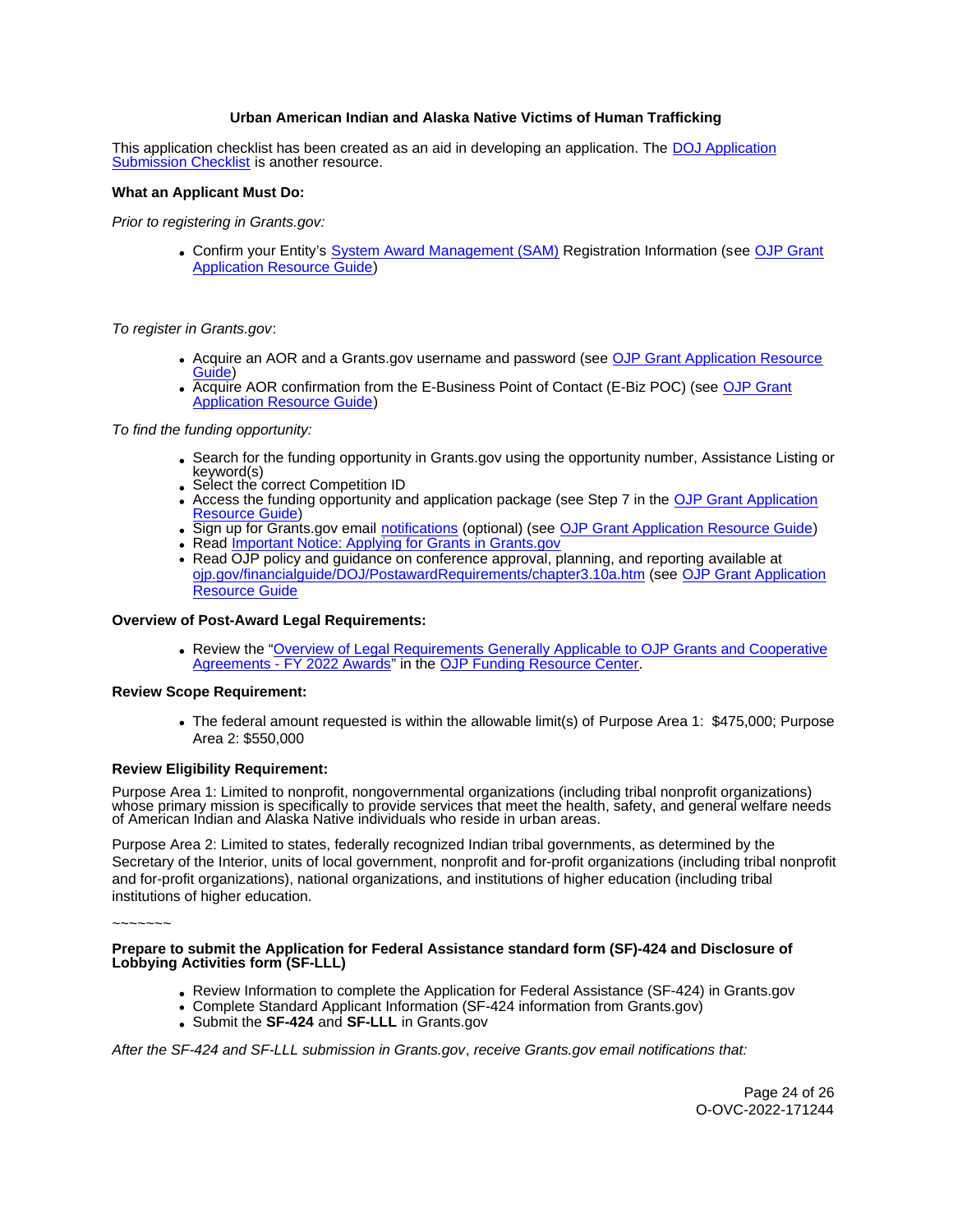- Submission has been received in [Grants.gov](https://Grants.gov)
- Submission has either been successfully validated or rejected with errors (see OJP Grant [Application Resource Guide\)](https://www.ojp.gov/funding/apply/ojp-grant-application-resource-guide#apply)

If no [Grants.gov](https://Grants.gov) receipt and validation, or error notifications are received:

Contact [Grants.gov](https://Grants.gov) Customer Support Hotline at 800-518-4726, 606-545-5035, [Grants.gov](https://www.grants.gov/web/grants/support.html)  [customer support,](https://www.grants.gov/web/grants/support.html) or [support@grants.gov](mailto:support@grants.gov) regarding technical difficulties (see OJP Grant Application [Resource Guide\)](https://www.ojp.gov/funding/apply/ojp-grant-application-resource-guide#apply)

Receive email notification to complete application in JustGrants:

Proceed to complete application in JustGrants

#### **Content of Application Submission: Critical Application Elements**

The following items are critical application elements required to pass the basic minimum requirements review. If OJP determines that an application does not include the following elements, it will neither proceed to peer review, nor receive further consideration.

- Proposal Narrative
- **Budget Worksheet and Budget Narrative**
- Purpose Area 1 Only: Organizational Mission Statement

~~~

## **Budget and Associated Documentation:**

- Indirect Cost Rate Agreement (if applicable) (see [OJP Grant Application Resource Guide\)](https://www.ojp.gov/funding/apply/ojp-grant-application-resource-guide#indirect-cost)
- Financial Management and System of Internal Controls Questionnaire (see OJP Grant Application [Resource Guide](https://www.ojp.gov/funding/apply/ojp-grant-application-resource-guide#fm-internal-controls-questionnaire)

## **Additional Application Components:**

- Purpose Area 1 Only: Organizational Mission Statement (Mandatory
- Biographies of members of board of directors (Optional)
- MOUs, Logic Model, and Plan for Comprehensive Services (Optional)
- Both Purpose Areas: Resumes and position descriptions (Optional)
	- Research and Evaluation Independence and Integrity (see [OJP Grant Application Resource Guide\)](https://www.ojp.gov/funding/apply/ojp-grant-application-resource-guide#research-evaluation)
	- Request and Justification for Employee Compensation: Waiver (if applicable) (see OJP Grant [Application Resource Guide\)](https://www.ojp.gov/funding/apply/ojp-grant-application-resource-guide#limitation-use-award)

#### **Disclosures and Assurances:**

- [Disclosure of Lobbying Activities \(SF-LLL\)](https://ojp.gov/funding/Apply/Resources/Disclosure.pdf) (see [OJP Grant Application Resource Guide\)](https://www.ojp.gov/funding/apply/ojp-grant-application-resource-guide#disclosure-lobby)
- Applicant Disclosure of Duplication in Cost Items (see [OJP Grant Application Resource Guide\)](https://www.ojp.gov/funding/apply/ojp-grant-application-resource-guide#applicant-disclosure-pending-applications)
- DOJ Certified Standard Assurances (see [OJP Grant Application Resource Guide\)](https://www.ojp.gov/funding/apply/ojp-grant-application-resource-guide#administrative)
- DOJ Certifications Regarding Lobbying; Debarment, Suspension and Other Responsibility Matters; and Drug-Free Workplace Requirements (see [OJP Grant Application Resource Guide\)](https://www.ojp.gov/funding/apply/ojp-grant-application-resource-guide#administrative)
- Applicant Disclosure and Justification DOJ High Risk Grantees (if applicable) (see OJP Grant [Application Resource Guide\)](https://www.ojp.gov/funding/apply/ojp-grant-application-resource-guide#applicant-disclosure-justification)

## Submit application in JustGrants:

Application has been successfully submitted in JustGrants

If no JustGrants application submission, validation, or error notifications are received:

• Contact the JustGrants Service Desk at 833-872-5175 or [JustGrants.Support@usdoj.gov](mailto:JustGrants.Support@usdoj.gov) regarding technical difficulties.